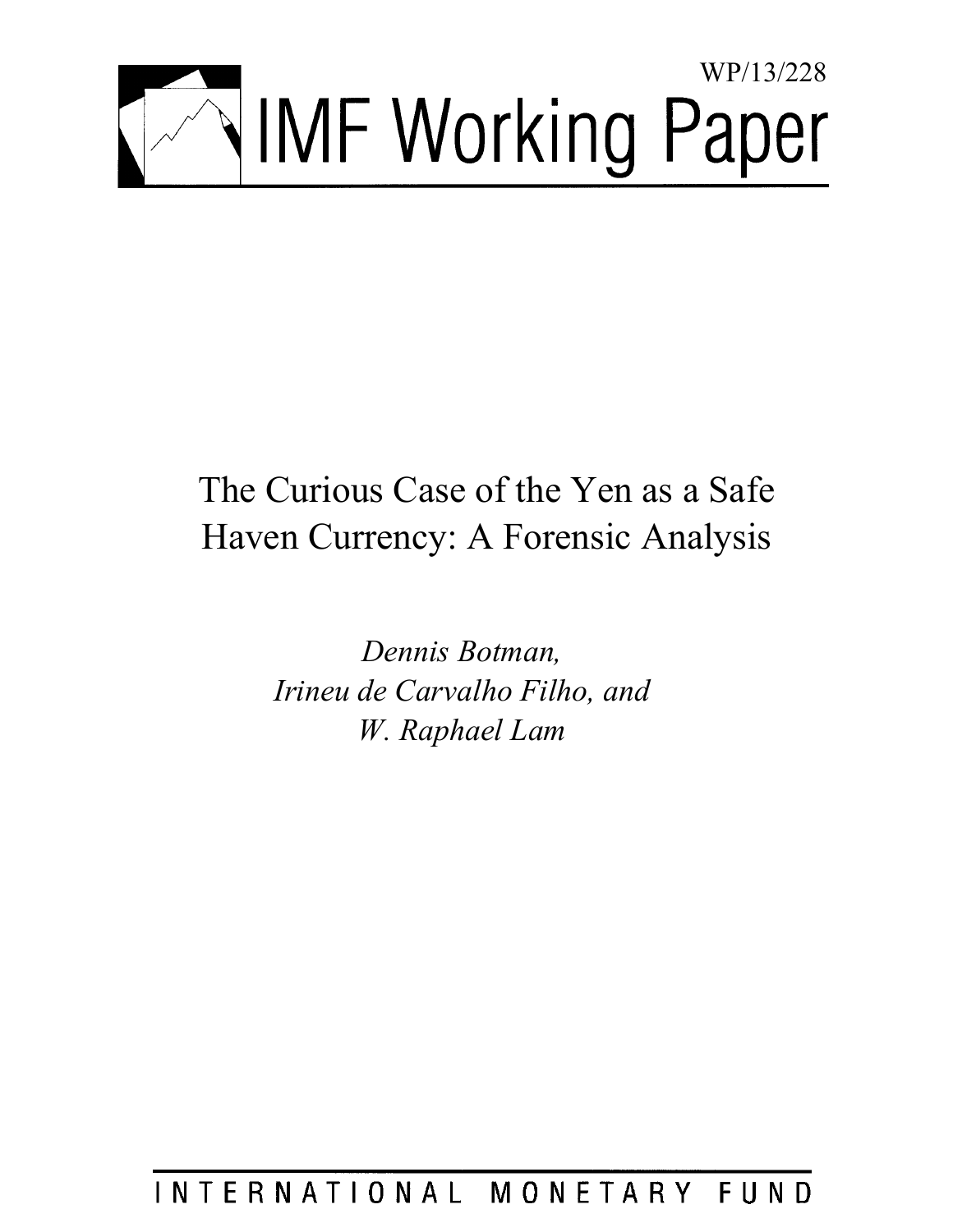# **IMF Working Paper**

# Asia and Pacific Department

# **The Curious Case of the Yen as a Safe Haven Currency: A Forensic Analysis**

# **Prepared by Dennis Botman, Irineu de Carvalho Filho, and W. Raphael Lam<sup>1</sup>**

Authorized for distribution by Stephan Danninger

November 2013

### **Abstract**

**This Working Paper should not be reported as representing the views of the IMF.** The views expressed in this Working Paper are those of the author(s) and do not necessarily represent those of the IMF or IMF policy. Working Papers describe research in progress by the author(s) and are published to elicit comments and to further debate.

During risk-off episodes, the yen is a safe haven currency and on average appreciates against the U.S. dollar. We investigate the proximate causes of yen risk-off appreciations. We find that neither capital inflows nor expectations of the future monetary policy stance can explain the yen's safe haven behavior. In contrast, we find evidence that changes in market participants' risk perceptions trigger derivatives trading, which in turn lead to changes in the spot exchange rate without capital flows. Specifically, we find that risk-off episodes coincide with forward hedging and reduced net short positions or a buildup of net long positions in yen. These empirical findings suggest that offshore and complex financial transactions should be part of spillover analyses and that the effectiveness of capital flow management measures or monetary policy coordination to address excessive exchange rate volatility might be limited in certain cases.

JEL Classification Numbers: F31, F32, E44 Keywords: Safe Haven, Yen Volatility, Capital Flows, Derivatives Authors' E-Mail Addresses: dbotman@imf.org, idecarvalhofilho@imf.org, and wlam@imf.org

<sup>&</sup>lt;sup>1</sup> Irineu de Carvalho Filho thanks the hospitality of the Georgetown University School of Foreign Service in Qatar. We thank Stephan Danninger, Olivier Blanchard, Jerald Schiff, and Steven Philips and participants at a Bank of Japan seminar in Tokyo in May 2013 for useful comments on an earlier draft. Messrs. Botman and Lam are affiliated with the IMF's Asia and Pacific Department; Mr. de Carvalho Filho is with the IMF Research Department.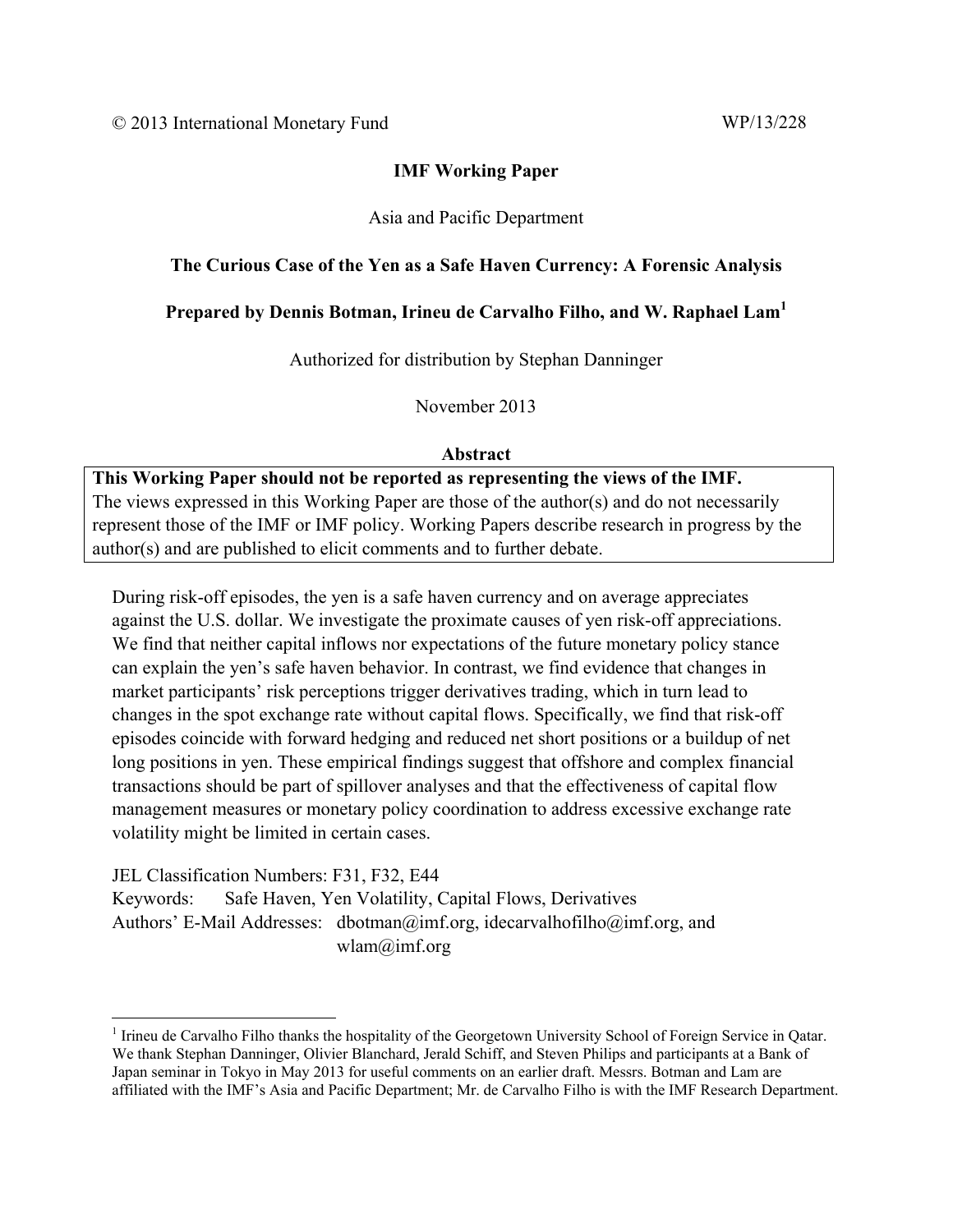| Contents                                                                    | Page |
|-----------------------------------------------------------------------------|------|
|                                                                             |      |
|                                                                             |      |
|                                                                             |      |
| D. The effect of risk-off episodes on non-commercial derivative positions14 |      |
|                                                                             |      |
|                                                                             |      |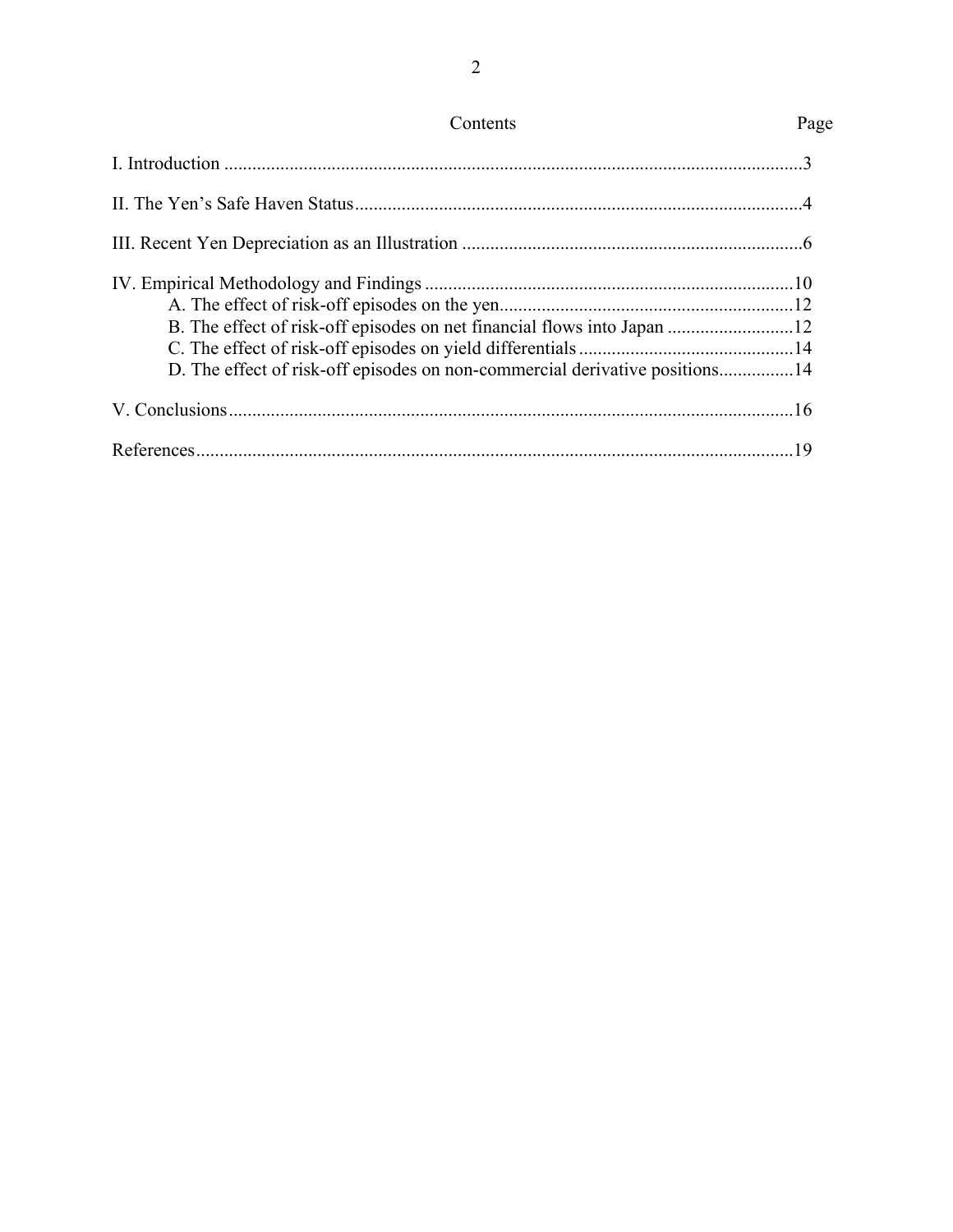#### **I. INTRODUCTION**

The yen is widely considered a safe haven currency, i.e. a currency that appreciates when global investors' behavior becomes more risk-averse or economic fundamentals are more uncertain. That is rightly so. Since 2008, the yen appreciated steadily against the U.S. dollar in effective terms in the aftermath of various shocks. First, the global financial crisis was associated with a large real exchange rate appreciation by over 20 percent. Second, in May 2010, higher market distress about peripheral European sovereigns led to a large jump in the VIX, followed by a 10 percent yen appreciation against the euro within a matter of weeks.<sup>2</sup> Third, following the Great East Japan Earthquake, the yen appreciated further on account of expectations about sizeable repatriation of foreign assets by insurance companies, which in fact subsequently did not occur. Fourth, on February 25, 2013, uncertainty surrounding the outcome of the Italian elections led to a whopping intra-day appreciation of the yen against the euro of 5<sup>1</sup>/4 percent and about 4 percent against the dollar. These examples illustrate that appreciation of the yen during episodes of increased global risk aversion is recurrent. Indeed, since the mid-1990s, there have been 12 episodes where the yen has appreciated in nominal effective terms by 6 percent or more within one quarter and these coincided often with events outside Japan.<sup>3</sup>

Although the yen's safe haven status has been well documented (e.g. Ranaldo and Söderlind 2010, De Bock and de Carvalho Filho 2013), the mechanisms through which risk-off appreciations occur has received considerably less attention. In this regard, a casual glance at the data reveals a curious feature: large movements in the yen during risk-off episodes occur without any detectable movements in net capital in- or outflows (Figure 1).<sup>4</sup> A similar observation holds for the large depreciation that has occurred since late 2012, which coincided with the emergence of "Abenomics" as well as waning safe-haven effects and widening trade deficits. As such, our forensic investigation of what drives large movements in the yen fills a void in the literature, with potential important implications for spillover analysis and the role of macroeconomic policies to address excessive exchange rate volatility.

 $\overline{a}$ 

 $2^2$  The VIX is a proxy for the market's expectation of stock market volatility over the next 30-day period. Bekaert, Hoerova and Lo Duca (2010) show that the VIX can be decomposed into risk aversion and uncertainty components. However that decomposition is not very informative because risk aversion and uncertainty are highly correlated.

 $3$  These include: the Asian crisis in 1998, the 2008 Lehman shock, and the 2010–11 escalation of the euro area crisis and uncertainty surrounding the debt ceiling debate in the U.S.

<sup>&</sup>lt;sup>4</sup> Common indicators of capital flows include the Balance of Payments (BoP) statistics and International Transactions of Securities published by the Ministry of Finance in Japan. The latter consists of portfolio investment statistics based on reports from designated major investors. In general, the BoP statistics have a wider coverage as it includes major and other investors, while the International Transactions of Securities provide a more frequent release (weekly and monthly).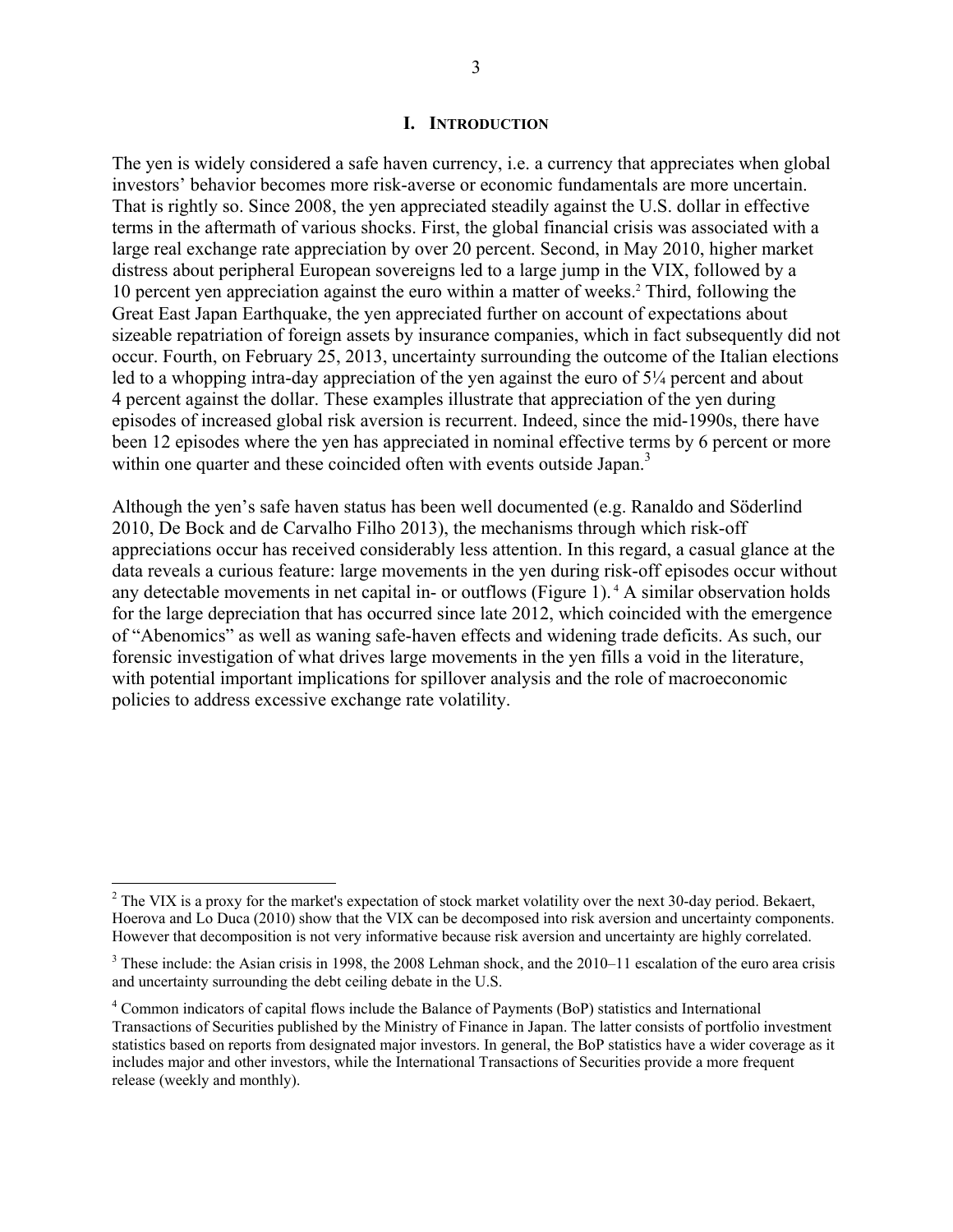



Source: Nomura Securities, IMF staff estimates

The rest of the paper is organized as follows. Section II discusses the yen's safe haven status as well as potential mechanisms that might explain these risk-off appreciations. Section III describes recent economic developments, including the rapid depreciation of the Japanese yen since the onset of "Abenomics". In Section IV we estimate the effect of risk-off episodes on the Japanese exchange rate and consider three proximate causes of yen risk-off appreciation: differentials in relative monetary stance between Japan and the United States; Balance of Payment's (BoP) financial flows; and portfolio rebalancing via derivatives markets. We conclude by discussing potential policy implications for mitigating the adverse effects of of large exchange rate movements.

#### **II. THE YEN'S SAFE HAVEN STATUS**

The safe haven status of the yen has been confirmed by several studies. Ranaldo and Söderlind (2010) document that the Japanese yen appreciates against the US dollar when US stock prices decrease and US bond prices and FX volatility increase. De Bock and de Carvalho Filho (2013) find that the Japanese yen and the Swiss franc are the only two currencies that on average appreciate against the U.S. dollar during risk-off episodes.

Safe haven currencies tend to have low interest rates, a strong net foreign asset position, and deep and liquid financial markets. Japan meets all these criteria. After controlling for the carry trade, Habib and Stracca (2012) find that safe haven status is robustly associated with stronger net foreign asset positions (an indicator of external vulnerability), and to a lesser extent with the absolute size of stock market (an indicator of market size and financial development). For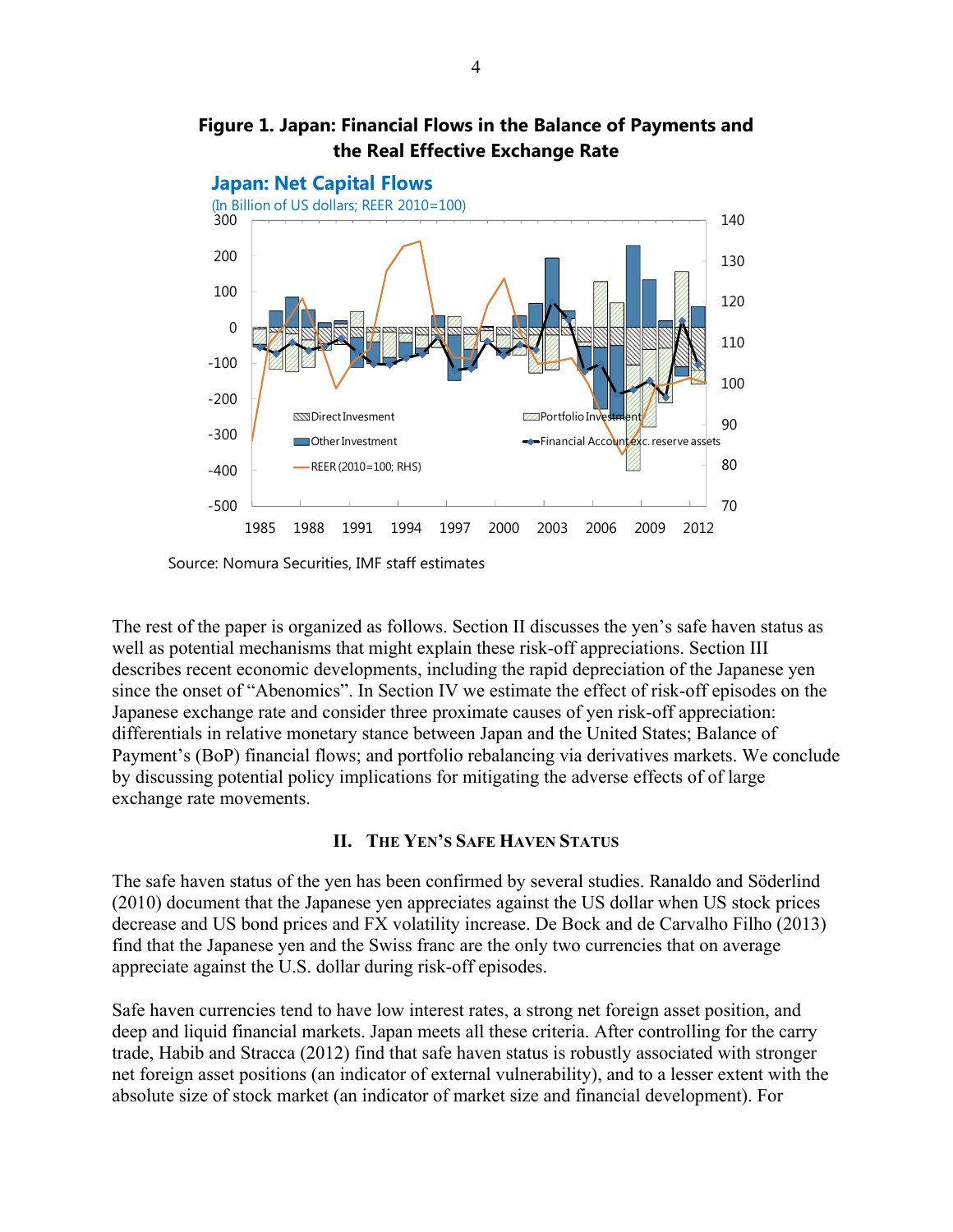advanced countries, in addition to the net financial asset position, the public debt to GDP ratio and some measures of financial development and the liquidity of foreign exchange markets (measured by the bid-ask spread) are associated with safe haven status.

Although being a safe-haven country may appear enviable, when risk-off episodes recur, policymakers in safe haven countries face the challenge of dealing with sharp real appreciations or surges in capital flows. Transitory real appreciation may create hefty adjustment costs to the economy, and subsequently, economic dislocation when exchange rates eventually revert back (e.g. Bussiere, Lopez and Tille, 2013). The longer-lasting the real appreciation and surge in capital flows, the greater the potential for vulnerabilities to build-up of in either private or public sector balance sheets.<sup>5</sup> Moreover, in economies with already low inflation and interest rates close to the zero bound, real appreciations driven by risk-off episodes could feed deflation risks and place downward pressures on aggregate demand (see International Monetary Fund, 2012; de Carvalho Filho, 2013).

But the mechanisms that bring about risk-off appreciations are yet little explored in the literature. Thus this paper provides a forensic analysis of yen risk-off appreciations. We use the risk-off indicator proposed by De Bock and de Carvalho Filho (2013), which identifies the onset of riskoff episodes with large increases in the VIX relative to its 60-day historical moving average. We show first that the yen tends to appreciate after the onset of risk-off episodes (and more so than other safe-haven currencies).

We then explore four distinct and non-exclusive proximate causes, of which three can be mapped to the available economic and financial data.

The first possibility is that risk-off appreciations of the yen are driven by massive increases in financial inflows recorded in the BoP following spikes in the VIX, as Japanese residents reduce their rate of accumulation of foreign assets (retrenchment) and foreign investors increase their rate of accumulation of Japanese assets (capital flight).<sup>6</sup> However, we do not find empirical evidence that risk-off episodes trigger massive private financial inflows into Japan, unlike what happens in Switzerland (de Carvalho Filho 2013).

The second possibility is that risk-off appreciations of the yen occur because spikes in the VIX are informative about the stance of future monetary policy—therefore we test the hypothesis that

 $\overline{a}$ 

 $<sup>5</sup>$  Sorsa et al. (2007) identified expectations of appreciation driven in part by capital inflows as a driver of liability</sup> dollarization in Southeastern European countries. A similar phenomenon appears to have occurred in Turkey during the build-up to the crisis of 2000-01 (IMF 2004); and in Iceland before the Global Financial Crisis (IMF 2012b).

<sup>&</sup>lt;sup>6</sup> The balance of payments records the trade in assets between resident and non-resident entities. There is a growing literature on the effects of cross-border trade in assets. The most recent works have increasingly turned their attention from the behavior of net capital flows (i.e. the difference between the net accumulation of foreign assets by residents and the net accumulation of claims on the domestic economy by non-residents) towards the joint behavior of gross outflows (i.e. the net accumulation of foreign assets by residents) and inflows (i.e. the net accumulation of claims on the domestic economy by non-residents). E.g., International Monetary Fund (2011), Forbes and Warnock (2012), Broner, Didier, Erce and Schmukler (2013), Bluehorn, Duttagupta, Guajardo and Topalova (2013).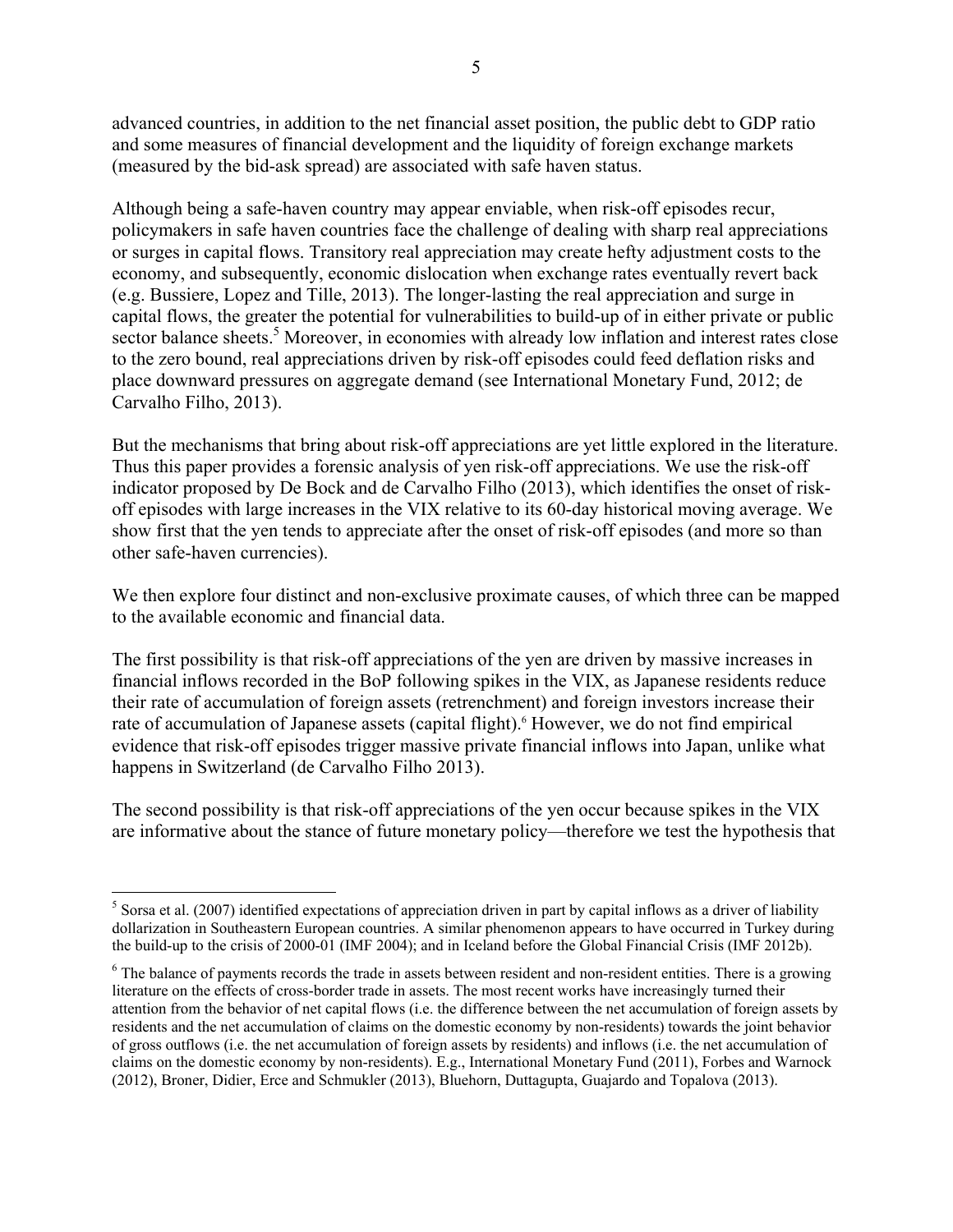risk-off episodes help predict interest rate differentials between Japan and the United States.7 We also compare the behavior of yen spreads over the U.S. dollar with those of other advanced economies' currencies. We find that spreads of long and short rates between the yen and the U.S. dollar tend to widen after risk-off episodes, but the same is true for other advanced economies' currencies, including some like the Australian dollar that tends to depreciate with respect to the U.S. dollar during risk-off episodes (De Bock and de Carvalho Filho, 2013).

The third possibility is that risk-off appreciations of the yen come about because of portfolio rebalancing transactions that are not fully captured by BoP statistics, such as derivative transactions. For example, when risk perceptions change, exporters or overseas affiliates of Japanese companies may decide to lock in the exchange rate through hedging, or given Japan's sizeable net foreign asset position, holders of foreign securities may take a long yen position. As such, these derivative transactions may not just reflect short-term speculative behavior, but may just reflect prudent risk management. We find support for this conjecture as risk-off episodes are associated with increases in net non-commercial exposures to the yen in the derivatives market. A similar effect is found for the Swiss franc but not for the euro, which increases the plausibility that those transactions play an important role in safe haven currency dynamics.

Finally, as is true for any asset price, neither are transactions necessary for portfolio rebalancing, nor is cross-border trade in assets necessary for exchange rate movements. For instance, if riskoff episodes cause a reassessment by market participants of the expected return in yen denominated assets, exchange rate movements may occur with little or no underlying transactions. It is also possible that yen appreciation is driven by transactions among residents onshore or offshore transactions among non residents, both of which would not be captured in BoP statistics.

### **III. RECENT YEN DEPRECIATION AS AN ILLUSTRATION**

The Japanese government has adopted a three-pronged approach ("Three Arrows of Abenomics") to revive the economy through flexible fiscal policy, aggressive monetary easing, and bold structural reforms to raise long-term growth. Immediate action has included the setting of a 2 percent inflation target in combination with open-ended asset purchases and fiscal stimulus amounting to about 1½ percent of GDP in effective terms in FY 2013-14. The combination of a decline in global risk aversion, the larger trade deficit, the widening of the expected interest rate differential with the U.S. and "Abenomics" have all contributed to a depreciation by close to 30 percent in effective terms between July 2012 and September 2013.

In terms of the proximate causes mentioned above, firstly net capital inflows in the balance of payments of Japan have not been substantial (Figure 2). In the past few years, Japan has consistently experienced outward FDIs as firms and financial institutions increased their presence abroad. Regarding the flows in the financial account, net portfolio investment (PI)

 $\overline{a}$ 

<sup>&</sup>lt;sup>7</sup> Bekaert, Hoerova and Lo Duca (2010) find that monetary policy in the U.S. appears to relax in response to both risk aversion and uncertainty shocks, but these effects are statistically weaker than the effect of monetary policy on risk aversion and uncertainty.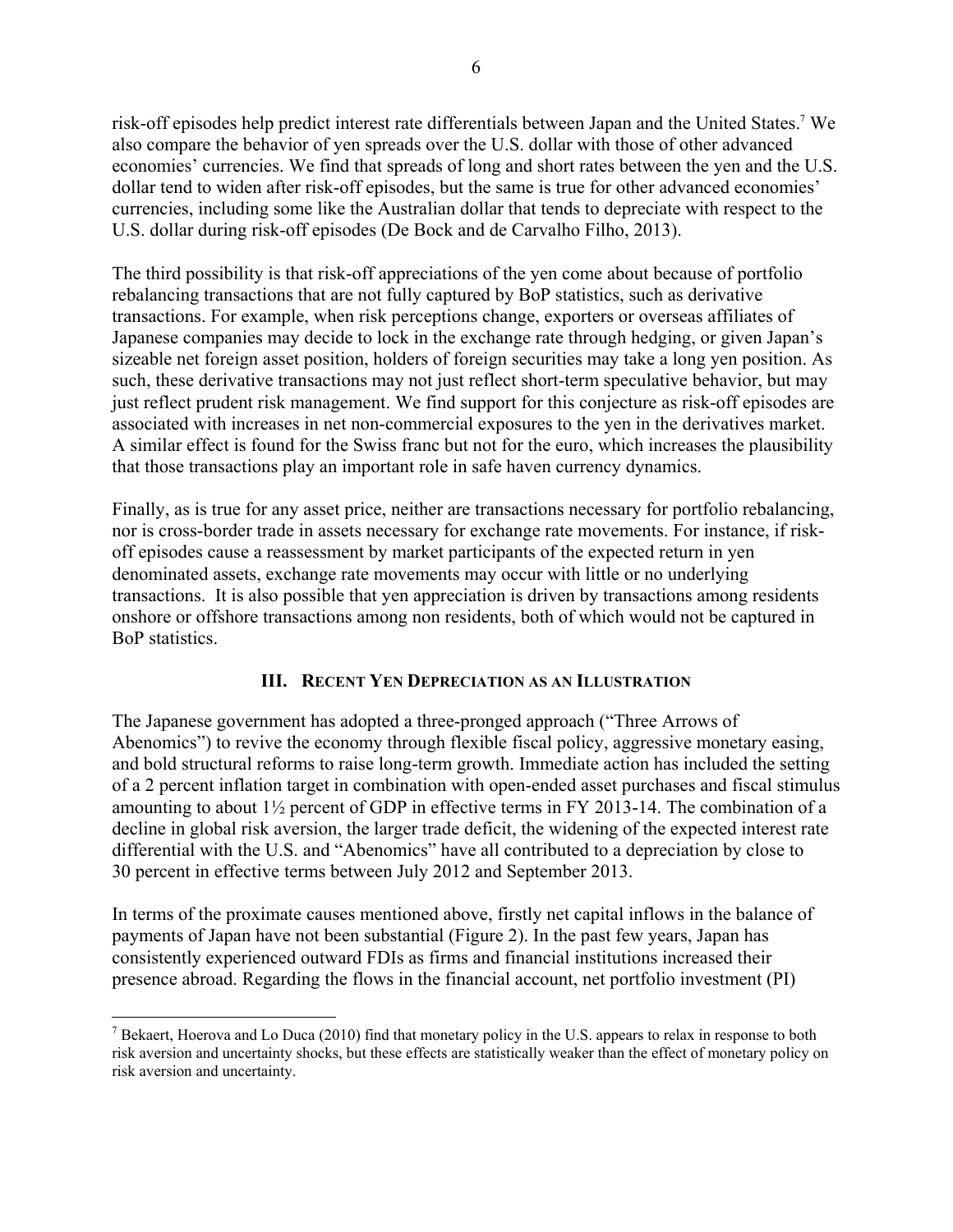flows has often been offset by net other investment (OI) flows, in part because of hedging activity and portfolio allocations in various instruments (e.g., bank deposits, derivatives, bonds and notes) between Japanese financial institutions and foreign counterparts. Moreover, while Japanese investors have gradually built up their portfolio asset positions since 2006 regardless of the direction of exchange rate movements, Japanese investors sold off foreign assets during the 2012-13 yen depreciation. On the other hand, foreign inflows into Japanese equities have increased noticeably, but since the currency risk on equity inflows is often hedged through selling of yen forwards, equity inflows may have had little impact on the exchange rate.



#### **Figure 2. Recent Yen Depreciation and Capital Flows**

(In Billion Yen)

**Net Sale of Foreign Securities by Residents** (in billions of yen)

-Domestic equities by nonresidents Domestic bonds & notes by nonreside Domestic money market instruments by nonresidents

chase (inflows)

Net Sales (outflows)

**Japan: International Transaction in Securities (Nonresidents)**





(in billions of yen cumulative throughout the year)

**Capital Flows by Domestic Sectors**<br>Compulative flows in billions of ven since Jan 2011 (cumulative flows in billions of yen since Jan 2012)



-30000 Source: MoF and Staff estimates.



**Capital Flows on Foreign Equities, by Institutions** e year



Sources: MoF and staff estimates.

0 2500 5000

-5000 -2500

7500 10000 12500

Jan-12 Mar-12 May-12 Jul-12 Sep-12 Nov-12 Jan-13 Mar-13 May-13 Jul-13

Source: MoF. 1/ Cumulative positions since Jan 2012.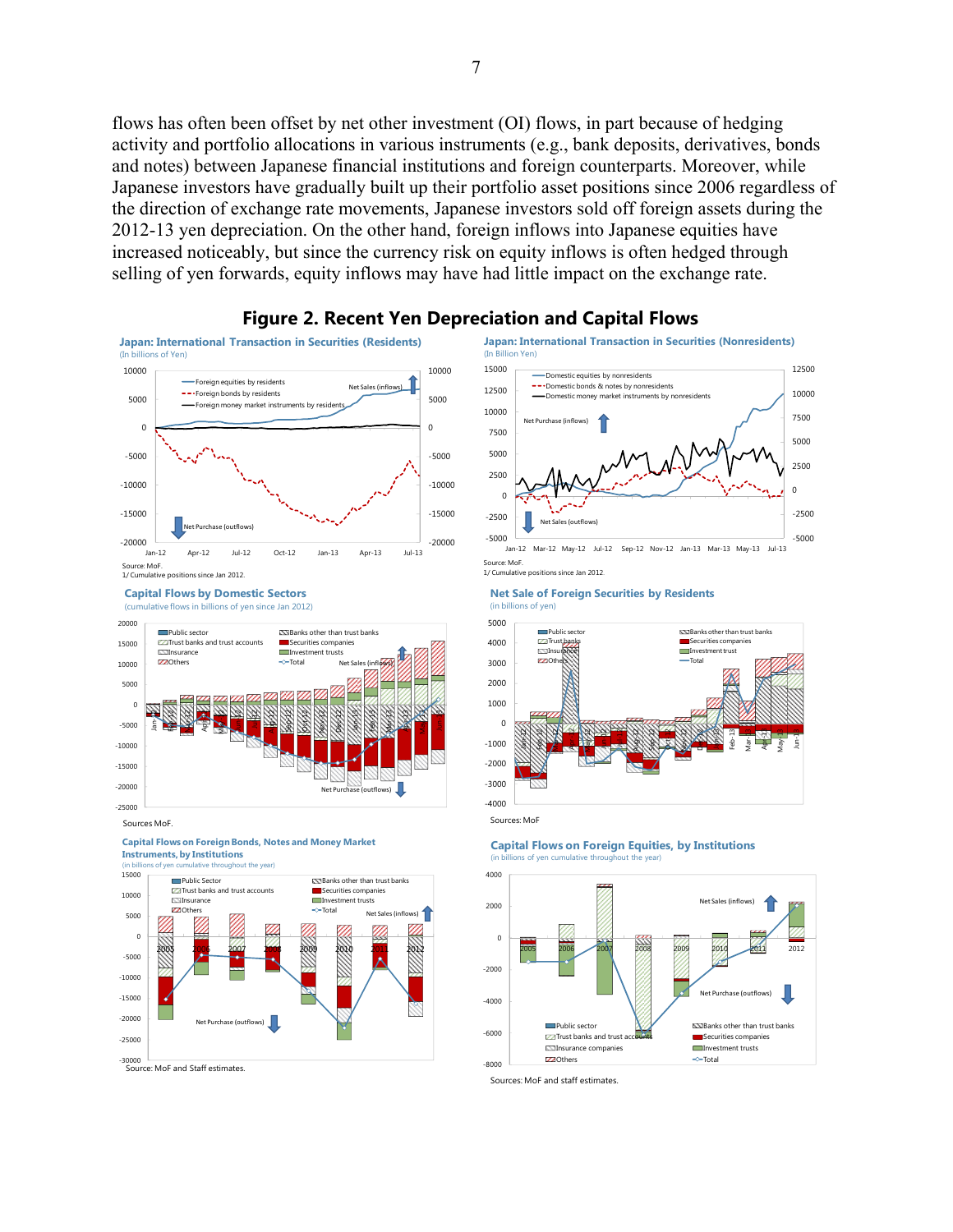In terms of the second proximate cause, the yield differential with the U.S. dollar compressed since the global financial crisis, while, at the same time, the yen continued to strengthen. This may be supportive of the interpretation that risk-off appreciations are triggered by changes in the relative monetary stance (and its implications on the profitability of the carry trade). However, more recently, the yen has depreciated substantially while the interest differential has been broadly stable, at least until the onset of the "tapering" discussions in the United States in May 2013 (Figure 3). The latter led to a modest steepening of the yield curve in the U.S. while the Japanese government bond yields remain low and stable against the background of the Bank of Japan's asset purchases.



#### **Figure 3. Recent Yen Movements and Interest Differentials**

What about financial pressures on the exchange rate through financial transactions outside of those captured by Balance of Payments (BoP) statistics? Changes in derivatives positions are closely correlated with the yen/dollar exchange rate. Specifically, since the global financial crisis, traders took substantial net long positions in the yen, which were repositioned into net short positions from October 2012 onwards (Figure 4). Foreign exchange swaps account for about 35-40 percent of daily yen trading, similar to other key global currencies (Table 1).<sup>8</sup> While the turnover in options is slightly higher than in other key currencies, the difference does not appear to explain the relatively limited cross-border capital flows and wide fluctuations in the exchange rates. In terms of the global foreign exchange market, many yen-transactions are offshore, as yen-denominated foreign exchange transactions account for near 10 percent of global foreign exchange markets but about two-thirds are conducted in onshore Japan (Figure 5).

All in all, the recent depreciation of the yen suggests an interesting puzzle as it occurred without detectable net capital inflows or a widening of the interest differential. At the same time, there was a significant change in derivatives' activities, from net long to net short positions. This

1

<sup>&</sup>lt;sup>8</sup> That is based on the "Triennial Central Bank Survey of Foreign Exchange and Derivatives Market Activity" published by the Bank of International Settlements.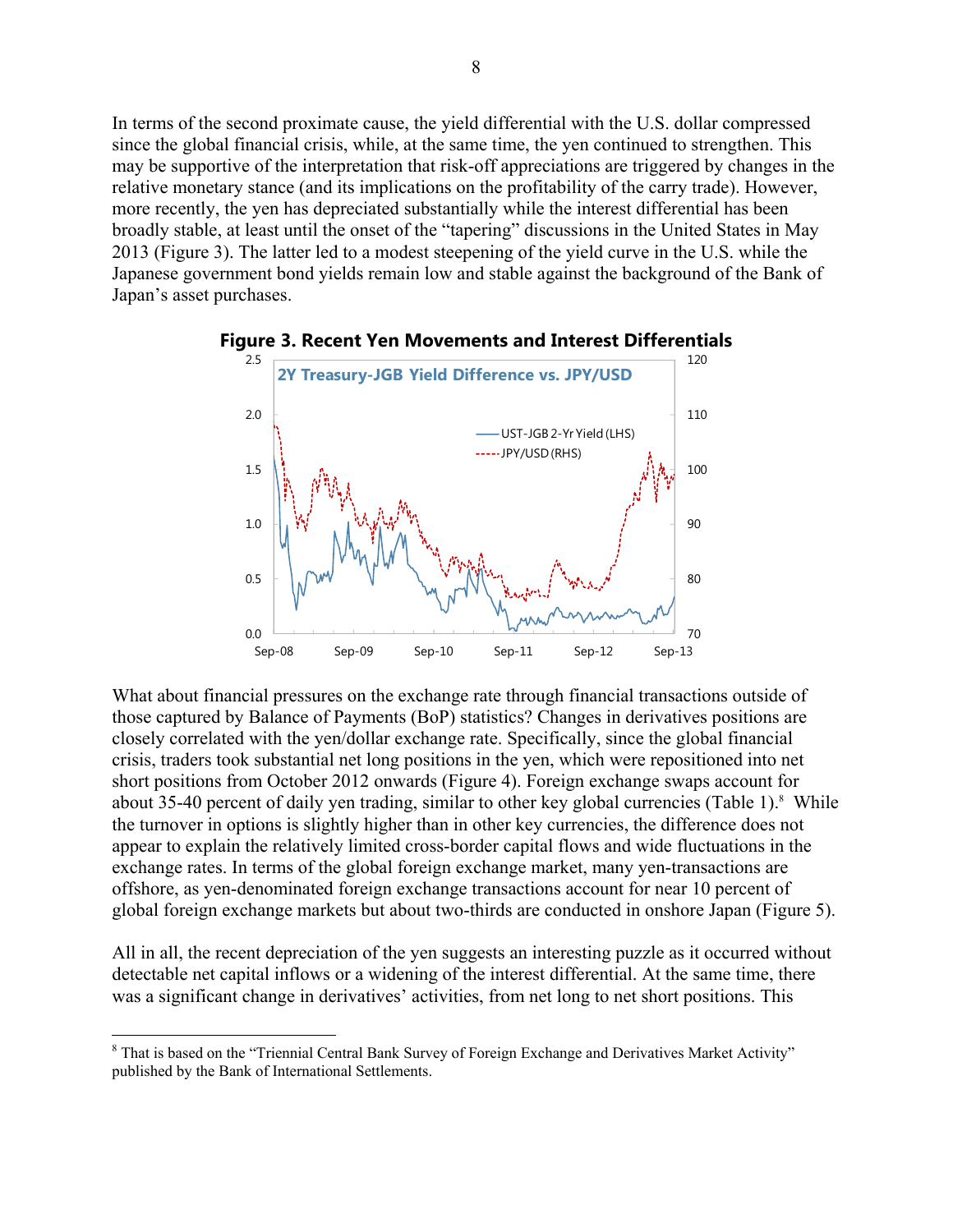raises the question of whether similar patterns are observed empirically during risk-off episodes, to which we turn in the next section.



**Figure 4. The Yen and Non-Commercial Derivatives Positions**

Source: Chicago Mercantile Exchange, via Bloomberg.





**Global Foreign Exchange Market**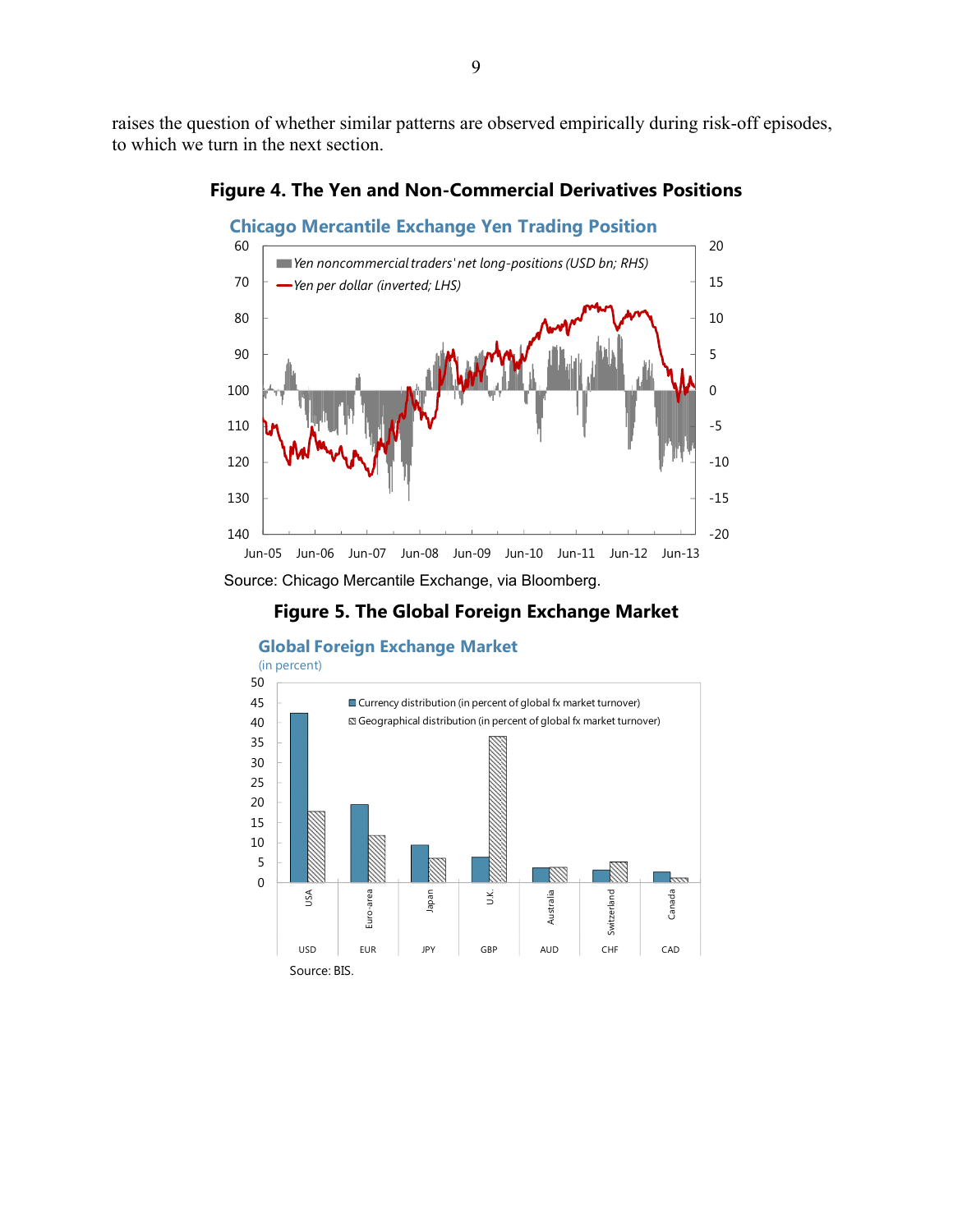|                                                             |            |         |         | Pound    | <b>Swiss</b> |        | Canadian Australian |
|-------------------------------------------------------------|------------|---------|---------|----------|--------------|--------|---------------------|
|                                                             | <b>USD</b> | Euro    | Yen     | sterling | franc        | dollar | dollar              |
| Spot - Total                                                | 1,187,699  | 691,210 | 300,214 | 212,976  | 92,090       | 77,831 | 111,107             |
| Local                                                       | 455,443    | 246,461 | 111,782 | 77,077   | 35,042       | 28,126 | 41,975              |
| Cross-border                                                | 732,255    | 444,749 | 188,432 | 135,900  | 57,048       | 49,705 | 69,132              |
| Outright forwards                                           | 391,501    | 149,687 | 115,111 | 54,844   | 19,076       | 26,332 | 28,836              |
| Local                                                       | 138,381    | 64,449  | 38,035  | 26,448   | 7,610        | 11,464 | 13,271              |
| Cross-border                                                | 253,121    | 85,238  | 77,076  | 28,395   | 11,466       | 14,868 | 15,564              |
| Foreign exchange swaps                                      | 1,600,101  | 609,801 | 278,897 | 222,214  | 127,078      | 97,049 | 140,794             |
| Local                                                       | 478,526    | 166,564 | 84,303  | 83,657   | 30,076       | 29,531 | 39,004              |
| Cross-border                                                | 1,121,575  | 443,236 | 194,594 | 138,556  | 97,002       | 67,518 | 101,789             |
| <b>Currency Swaps</b>                                       | 38,313     | 17,673  | 6,597   | 2,575    | 1,681        | 2,839  | 5,649               |
| Local                                                       | 13,385     | 6,392   | 1,940   | 1,148    | 385          | 709    | 1,210               |
| Cross-border                                                | 24,929     | 11,282  | 4,657   | 1,426    | 1,296        | 2,130  | 4,439               |
| Options sold                                                | 105,529    | 57,445  | 34,497  | 12,866   | 9,197        | 4,189  | 10,444              |
| Local                                                       | 48,763     | 23,869  | 20,787  | 5,415    | 3,935        | 1,506  | 3,745               |
| Cross-border                                                | 56,766     | 33,576  | 13,710  | 7,452    | 5,263        | 2,683  | 6,699               |
| Options bought                                              | 101,003    | 54,981  | 31,397  | 13,423   | 8,373        | 4,055  | 10,663              |
| Local                                                       | 44,492     | 20,827  | 17,796  | 4,948    | 2,946        | 1,449  | 3,695               |
| Cross-border                                                | 56,510     | 34,154  | 13,601  | 8,475    | 5,427        | 2,606  | 6,967               |
| In percent of total daily average turnover in that currency |            |         |         |          |              |        |                     |
| by instruments<br>Spot                                      | 34.7       | 43.7    | 39.2    | 41.0     | 35.8         | 36.7   | 36.1                |
| Outright forwards                                           | 11.4       | 9.5     | 15.0    | 10.6     | 7.4          | 12.4   | 9.4                 |
| Foreign exchange swa                                        | 46.7       | 38.6    | 36.4    | 42.8     | 49.4         | 45.7   | 45.8                |
| <b>Currency Swaps</b>                                       | 1.1        | 1.1     | 0.9     | 0.5      | 0.7          | 1.3    | 1.8                 |
| Options sold                                                | 3.1        | 3.6     | 4.5     | 2.5      | 3.6          | 2.0    | 3.4                 |
| Options bought                                              | 2.9        | 3.5     | 4.1     | 2.6      | 3.3          | 1.9    | 3.5                 |
| by counterparty                                             |            |         |         |          |              |        |                     |
| local                                                       | 34.4       | 33.4    | 35.8    | 38.3     | 31.1         | 34.3   | 33.5                |
| cross-border                                                | 65.6       | 66.6    | 64.2    | 61.7     | 68.9         | 65.7   | 66.5                |

#### **Table 1. Daily Turnover of Foreign Exchange (in millions of USD)**

Source: BIS; as of April 2010.

#### **IV. EMPIRICAL METHODOLOGY AND FINDINGS**

Next, we examine empirically the mechanisms that may be behind risk-off appreciations. We follow the methodology introduced in De Bock and de Carvalho Filho (2012) to identify risk-off episodes, which are defined as beginning on days when the VIX index is 10 percentage points higher than its 60 days backward-looking moving average. Under this definition, there were 11 risk-off episodes since 1992 (Table 2), out of which one risk-off episode is related to an incident in Japan – the Great East Japan Earthquake in March 2011. The empirical analysis considers only the observations up to 2010Q4 (when quarterly data is used) or 2011M2 (when monthly data is used).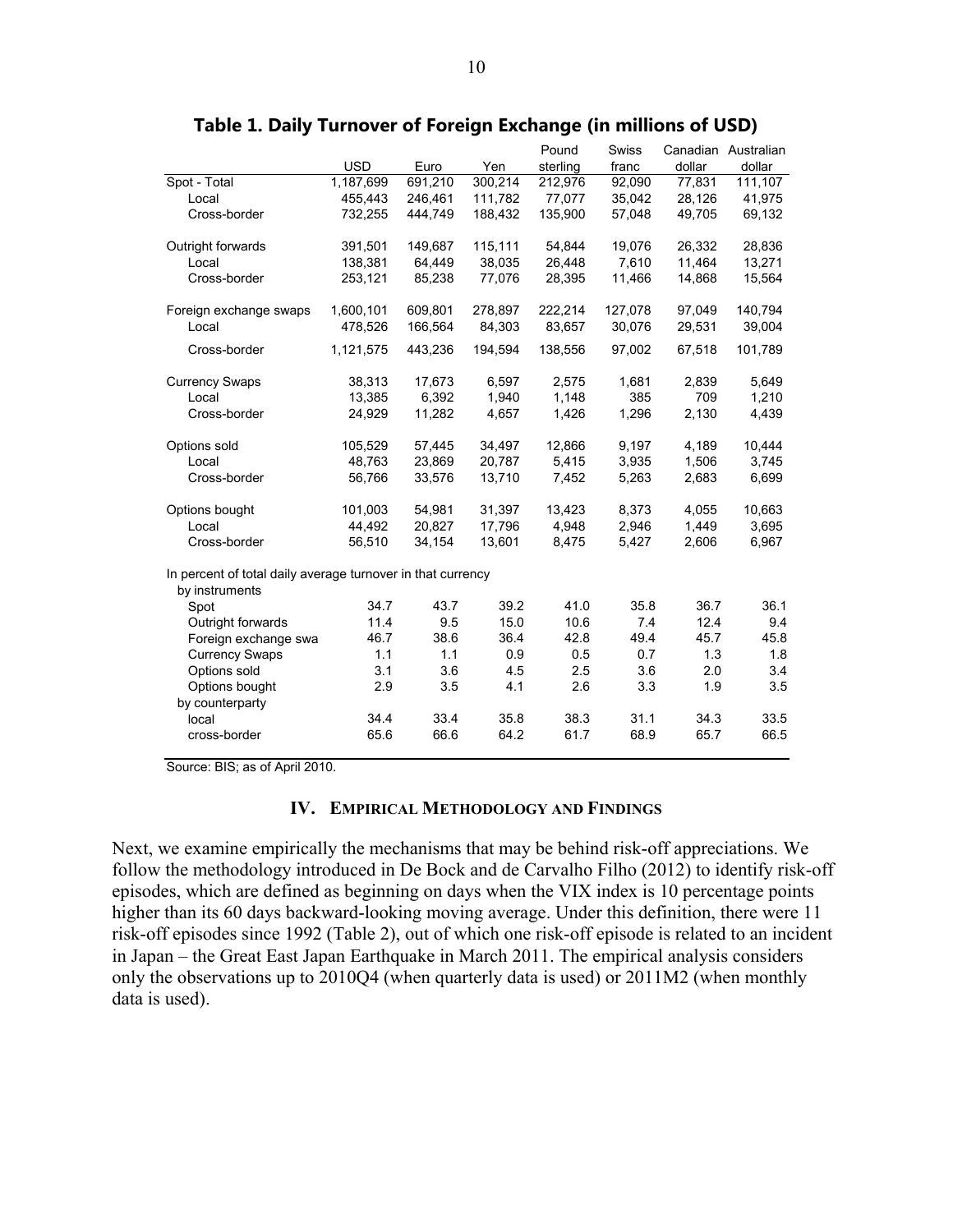| #  | <b>Date</b>       | <b>Event</b>                                                                   |
|----|-------------------|--------------------------------------------------------------------------------|
| 1  | 3 August 1990     | U.S. savings and loans                                                         |
| 2  | 14 January 1991   | Iraq War                                                                       |
| 3  | 29 October 1997   | Escalation of Asian crisis                                                     |
| 4  | 4 August 1998     | Concerns on Russian economy                                                    |
| 5  | 12 October 2000   | Fear of slowing US economy                                                     |
| 6  | 11 September 2001 | 9/11 Attacks                                                                   |
| 7  | 10 July 2002      | Fear of slowing US economy                                                     |
| 8  | 10 August 2007    | BNP Paribas halts withdrawals from three money market mutual funds             |
| 9  | 12 November 2007  | Disruptions in USD money markets                                               |
| 10 | 17 September 2008 | Lehman failure                                                                 |
| 11 | 6 May 2010        | Greek crisis                                                                   |
| 12 | 16 March 2011     | Uncertainty over impact of Japan's March 11 Earthquake                         |
| 13 | 4 August 2011     | Confrontation over US debt ceiling and deterioration of crisis in euro<br>area |

**Table 2. Initial dates of risk-off episodes** 

Source: de Carvalho Filho and De Bock (2013).

We estimate empirical models to describe the relationship between risk-off episodes, capital inflows and the real exchange rate for Japan. The approach we adopt is minimalistic. We typically estimate a vector autoregression (VAR) that includes a dummy for risk-off episodes and the variable of interest (either an exchange rate or capital flow measure), using monthly or quarterly data starting in the early nineties or the earliest date for which we found the data for each country. The dummy for risk-off episodes is exogenous to the Japanese economy and therefore it is not affected by any lagged or current Japanese variable.

In algebraic terms, the specification is:

<u>.</u>

$$
risk_t \in \{0, 1\}
$$

$$
\mathbf{Y}_t = \sum_{\tau=1..4} \mathbf{Y}_{t-\tau} \mathbf{A}_{\tau} + \sum_{\tau=0..4} risk_{t-\tau} \mathbf{B}_{\tau} + \mathbf{v}_t
$$

where **Y** stands for the endogenous variable of interest (or vector of endogenous variables) of interest;  $risk<sub>t</sub>$  denotes a dummy equal to one in the quarters when risk-off episodes started; the  $A<sub>\tau</sub>$ and  $\mathbf{B}_{\tau}$  are matrices of coefficients; the errors  $\mathbf{v}_t$  and  $\epsilon_t$  are serially uncorrelated, have mean zero and are independent; and the variance-covariance matrix for  $v_t$  is lower triangular.<sup>9</sup>

<sup>&</sup>lt;sup>9</sup> Notice that the risk-off variable is treated as exogenous. If there is some temporal dependence in the distribution of risk-off episodes, that would affect the shape of the impulse response functions estimated in this article and therefore an explicit modeling of the arrival process for risk-off episodes would be desirable.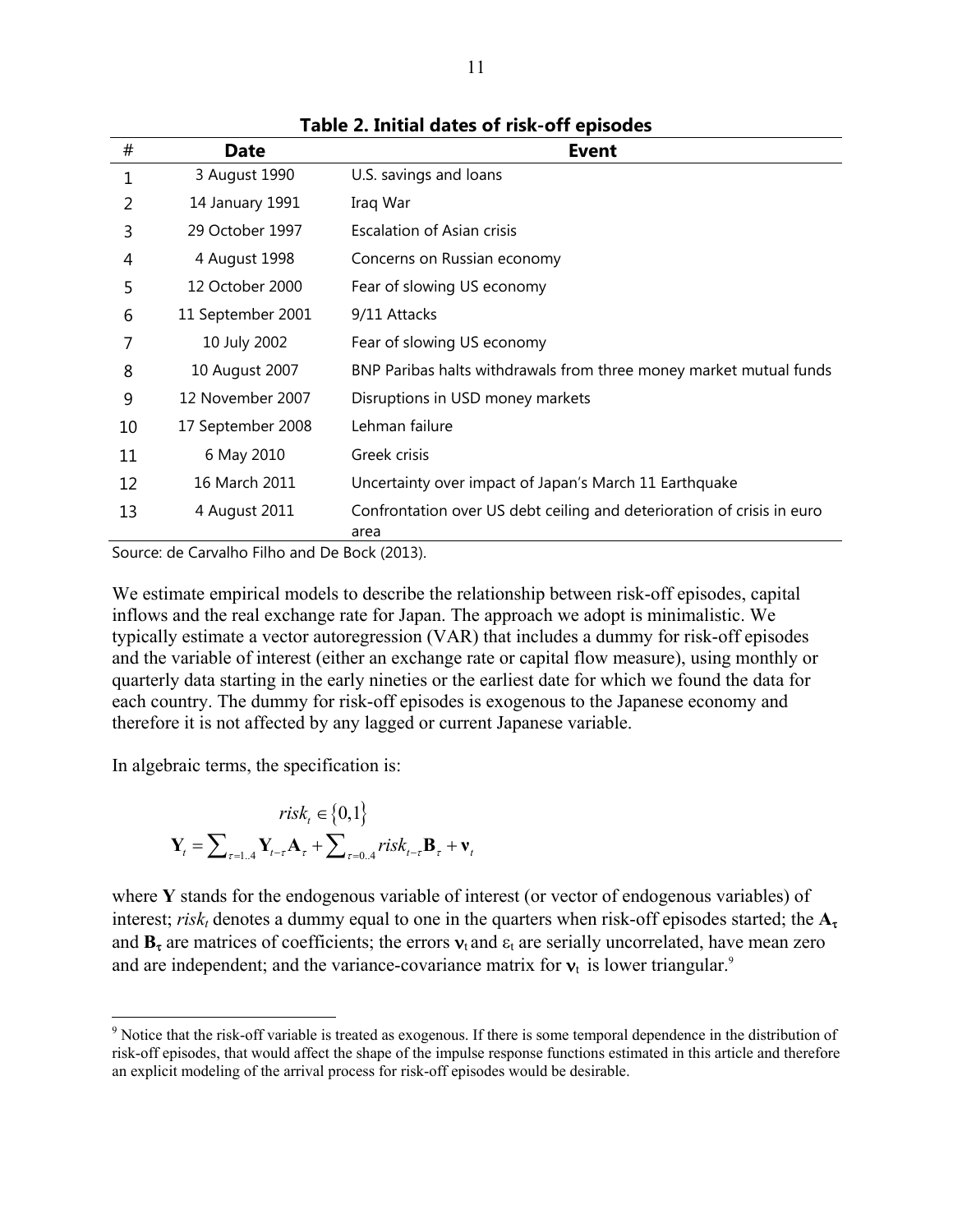#### **A. The effect of risk-off episodes on the yen**

The yen tends to appreciate in the aftermath – first two quarters – of risk-off episodes, whether the appreciation is measured as nominal, real effective, or bilateral against the U.S. dollar (Figure 6). These findings are obtained by estimating a vector auto-regression (VAR) model for Japan, including private flows/GDP, the exchange rate variable and GDP growth as endogenous variables, and the risk-off dummy (current and up to 4 lags) as the exogenous variable, along with seasonal dummies and a time trend. In Figure 6, the ordering of the endogenous variables is private flows (first), then the exchange rate variable, and GDP growth (last), but the finding of risk-off appreciations is robust to different orderings of the endogenous variables.

# **Example 2018**<br> **Example 2018**<br> **Example 2019**<br> **Example 2019**<br> **Example 2019**<br> **Example 2019**<br> **Example 2019**<br> **Example 2019**<br> **Example 2019**<br> **Example 2019**<br> **Example 2019**<br> **Example 2019**<br> **Example 2019**<br> **Example 2019** 0 4 8 12 REER (INS) -.2 -.1 0 .1 .2 0 4 8 12 Yen per U.S. Dollar -.2 -.1 0 .1 .2 0 4 8 12 NEER -.2 -.1 0 .1 .2 0 4 8 12 REER (Relative CPIs) -.2 -.1 0 .1 .2 0 4 8 12 NEER (NULC) -.2 -.1 0 .1 .2 0 4 8 12 REER (NULC) In log changes **Quarters**

### **Figure 6. Impulse Response Functions of Alternative Exchange Rate Measures to Risk-off Shocks**

Note: The IRFs are based on quarterly VARs with 4 lags, including private flows/GDP, the exchange rate variable and GDP growth as endogenous variables, and the risk-off dummy (current and up to 4 lags) and a set of seasonal dummies as exogenous. The sample coverage goes from 1990Q1 to 2010Q4. The ordering of the endogenous variables is private flows (first), the exchange rate variable, and GDP growth (last). The dashed lines represent 90% confidence intervals.

#### **B. The effect of risk-off episodes on net financial flows into Japan**

Is the risk-off appreciation caused by net capital inflows? We estimate the effect of risk-off episodes on gross and net balance of payment financial flows in Japan. Each flow (measured in US dollars) is scaled by *previous year* GDP in US dollars in order to avoid endogeneity due to changes in the exchange rate. We estimate for each flow a VAR with 4 lags; the estimation sample starts in 1991Q1 or the earliest available date and ends on 2010Q4. We do not include the risk-off event related to the Tohoku earthquake because we want to focus on those episodes that are arguably exogenous to the Japanese economy. We include in the VAR the change in the real effective exchange rate and the GDP growth rate. We assume that the financial flows have an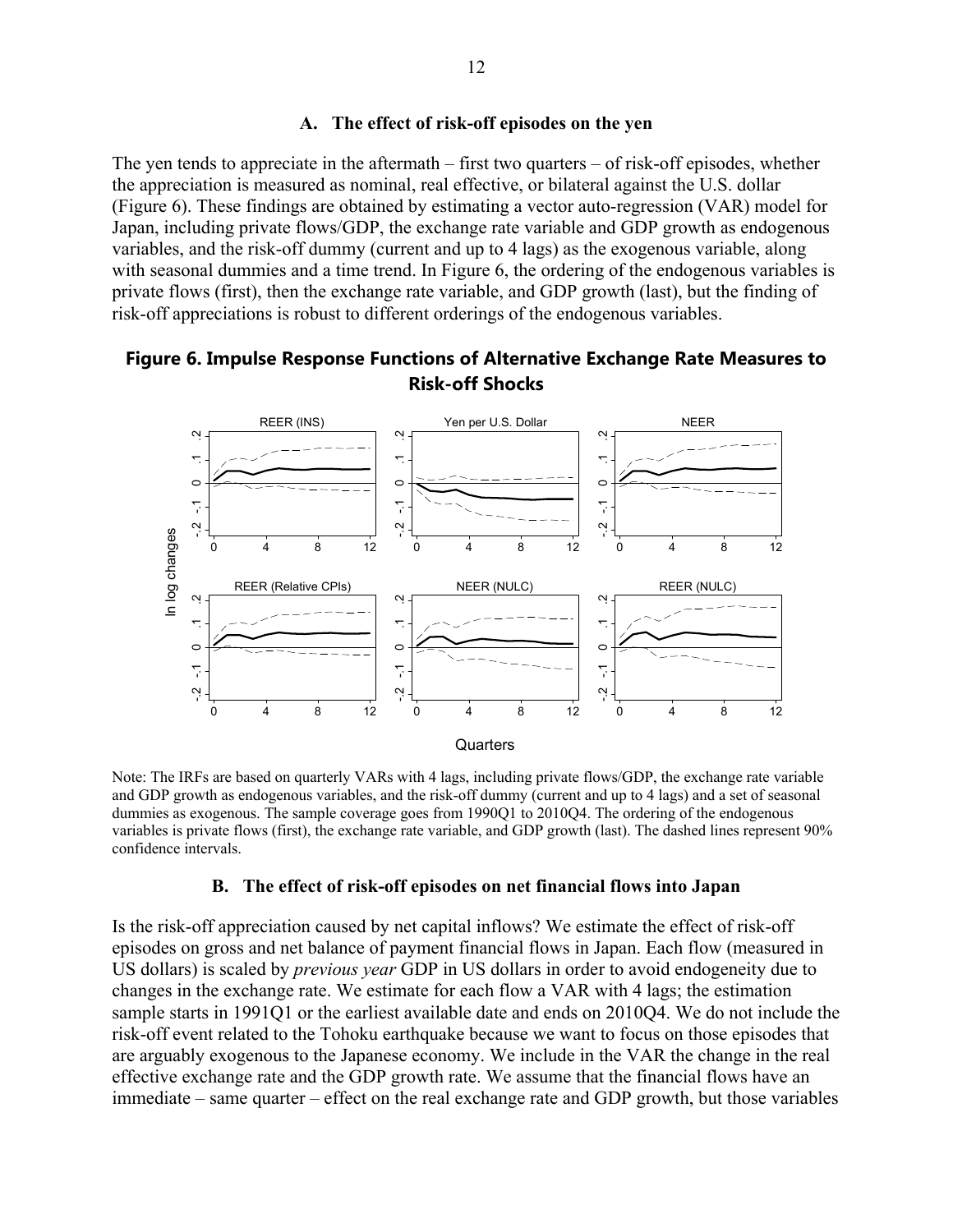affect financial flows with a lag of one quarter. The real exchange rate is assumed to affect GDP growth in the same quarter, but the converse is not true.

We find no evidence that risk-off episodes trigger any sizeable balance of payments flows into Japan (Figure 7). The impulse response functions are typically statistically and economically insignificant. In the short-term, there is a small and statistically insignificant net outflow related to both foreign direct investment and aggregate portfolio investment flows, other investment and financial derivatives. As if offsetting those outflows, net reserve sales are positive (that is a balance of payments inflow). This finding stands in contrast with the Swiss experience of massive effects of risk-off episodes on net financial inflows (de Carvalho Filho, 2013).

# **Figure 7. Cumulative Impulse Response Functions to a Risk-Off Shock, Financial Flows Aggregates for Japan**



Note: The IRFs are based on a vector autoregression model  $A(L)Y_t = B(L)r_t + \lambda_m + \varepsilon_t$ , where A(L) and B(L) are matrix polynomials of the 4<sup>th</sup> order on the lag operator. The vector **Y** includes a balance payments financial flow, the change in the real exchange rate and the GDP growth rate. The identification of the structural shocks is based on the Choleski decomposition with the ordering financial flow, real exchange rate and growth rate. The sample frequency is quarterly and coverage goes from 1991Q1 to 2010Q4. The dashed lines represent 95% confidence intervals.

Next, we decompose the portfolio and investment flows into their components. There is a small (less than 1 percent of GDP) portfolio debt inflow during the quarters when risk-off episodes start, but these are partly offset by a portfolio equity outflow (Figure 8). The latter is more persistent and cumulative net portfolio flows are negative over the horizon of 4 quarters after a risk-off. Results not reported here show that retrenchment of portfolio equity holdings of nonresidents is the main driver of the net portfolio outflows. Other investment flows, which include net disposal of currencies and deposits and loans, show a small net inflow that cumulates to below 2 percent of GDP after 3 quarters and is statistically insignificant afterwards. The main driver of this net inflow is the reduction by Japanese residents in their holdings of foreign currencies and deposits. The flows related to loans show an immediate outflow that is quickly reversed. This too is mostly driven by the behavior of Japanese lenders. As such, and somewhat puzzling, appreciations do not coincide with any detectable net capital inflows from the Balance of Payments Statistics, although it remains a possibility that sizeable adjustments in prices (the exchange rate) can occur without large changes in quantities (capital flows) of cross-border trade **Example 19**<br> **Example 19**<br> **Example 19**<br> **Example 19**<br> **Example 19**<br> **Example 19**<br> **Example 19**<br> **Example 19**<br> **Example 19**<br> **Example 19**<br> **Example 19**<br> **Example 19**<br> **Example 19**<br> **Example 19**<br> **Example 19**<br> **Example 19**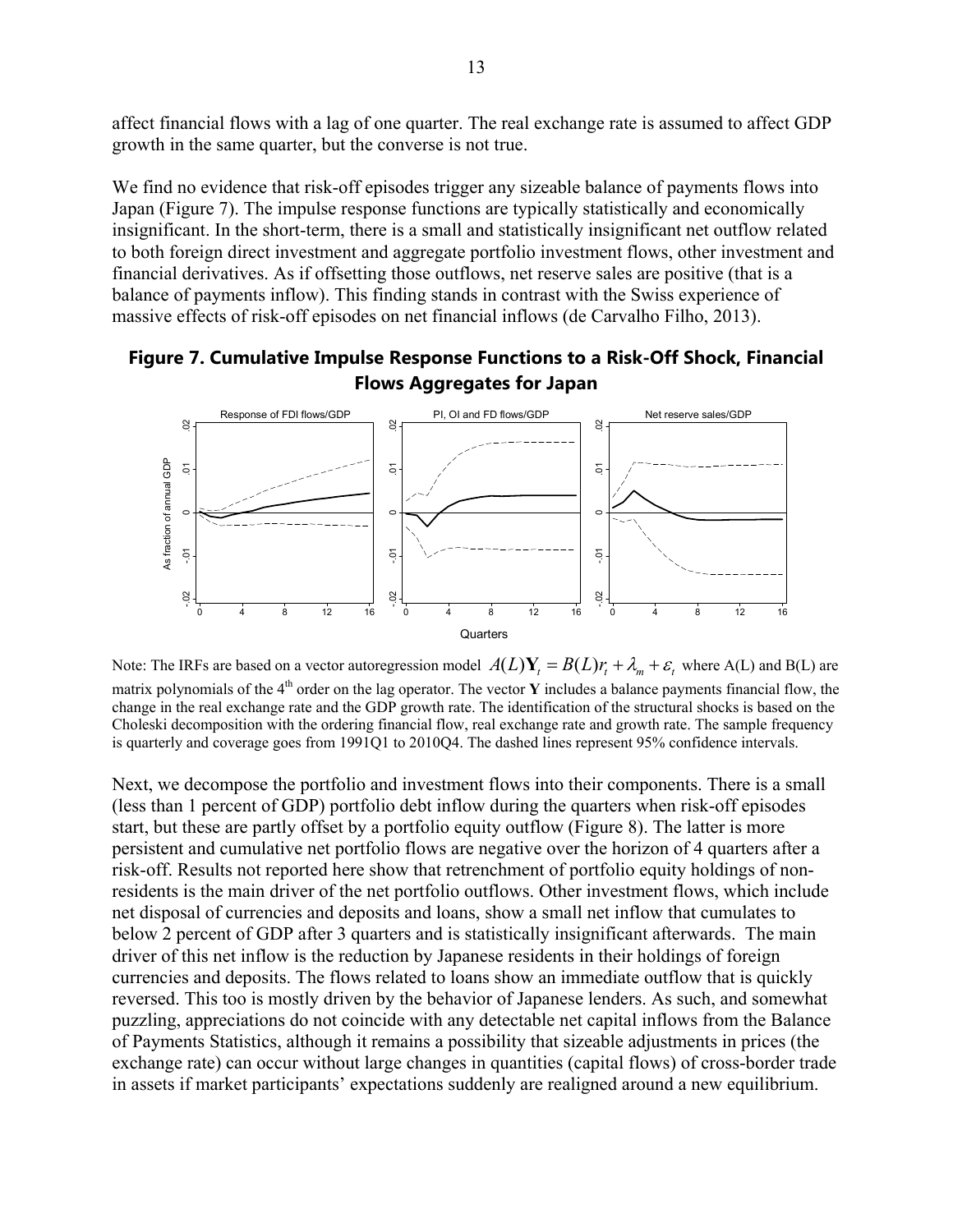

# **Figure 8. Cumulative Impulse Response Functions to a Risk-Off Shock, Selected Net Financial Flows**

Note: The IRFs are based on a vector autoregression model  $A(L)Y_t = B(L)r_t + \lambda_m + \varepsilon_t$  where A(L) and B(L) are matrix polynomials of the 4<sup>th</sup> order on the lag operator. The vector **Y** includes a balance payments financial flow, the change in the real exchange rate and the GDP growth rate. The identification of the structural shocks is based on the Choleski decomposition with the ordering financial flow, real exchange rate and growth rate. The sample frequency is quarterly and coverage goes from 1991Q1 to 2010Q4. The dashed lines represent 95% confidence intervals.

#### **C. The effect of risk-off episodes on yield differentials**

Yield differentials between yen and U.S. dollar denominated assets tend to rise in the aftermath of risk-off episodes, for both short and long rate spreads (Figure 9). Long rate spreads between the yen and the US dollar on average widen in the aftermath of risk-off episodes by more than the spreads of other advanced economies currencies such as the Swedish kroner, UK pound, Swiss franc, Australian dollar and euro. However, the differences are not striking when one looks at short-term rates, in particular with regards to the Australian dollar, a currency known to depreciate against the U.S. dollar after the onset of risk-off episodes (e.g. De Bock and de Carvalho Filho, 2013). Since the Australian short rate spread over the U.S. dollar tends to increase by about as much as the yen spread, this calls into question the hypothesis that risk-off appreciations are driven by (expected) monetary policy changes. **Particles**<br> **Example 18**<br> **Example 18**<br> **Example 18**<br> **Example 18**<br> **Example 18**<br> **Example 18**<br> **Example 18**<br> **Example 18**<br> **Example 18**<br> **Example 18**<br> **Example 18**<br> **Example 18**<br> **Example 18**<br> **Example 18**<br> **Example 18** 

#### **D. The effect of risk-off episodes on non-commercial derivative positions**

Transactions in the FX derivatives markets largely reflect hedging and funding activities as well as speculation. Portfolio rebalancing may also occur through repricing and net changes in exposures in the derivatives market. Since the BoP statistics only record the net payments between residents and non-residents upon settlement of derivative positions, they are not appropriate for tracking the evolution of gross or net exposures. Specifically, derivatives markets transactions (forwards, currency swaps, and options) are recorded in the balance of payments statistics only to the extent that they give rise to an actual payment between onshore and offshore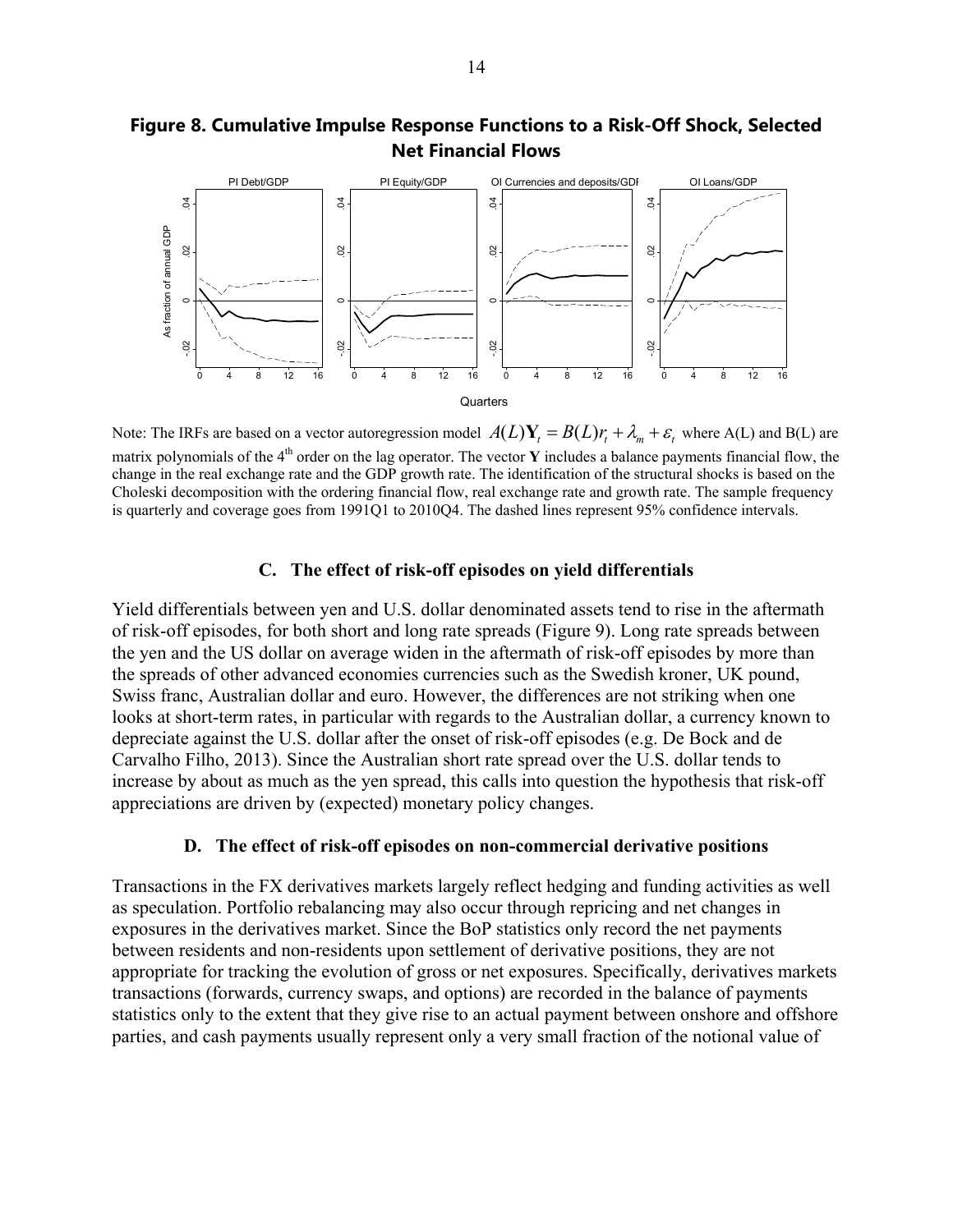

#### **Figure 9. Impulse Response Functions of Yield Spreads During Risk-Off Episodes**

Note: The IRFs are based on an autoregressive distributed lags (ADL) model  $A(L)y_t = (B_0 + B_1L + B_2L^2) r_t + \gamma t$  $+A_m + \epsilon_i$  where  $A(L)$  is a polynomial of the 12<sup>th</sup> order on the lag operator. The sample frequency is monthly and coverage goes from 2000M1 to 2011M2. The dashed lines represent 95% confidence intervals.

derivatives contracts. Hence, the BoP statistics do not record the changes in FX exposure that may be achieved through offshore trading in currencies derivatives.

From the point of view of portfolio balance theory of exchange rate determination, foreign currency derivatives affect the spot exchange rate to the extent that they redistribute the exposure to each currency risk across agents, but derivative trading could also affect spot FX prices through market frictions. For instance, because banks break forward transactions between a spot and forward desk, forward transactions may generate pressures in the spot market. Currency swaps affect the spot over time as they are equivalent to a series of forward transactions. Options affect the spot rate through hedging that usually takes place through the forward market (see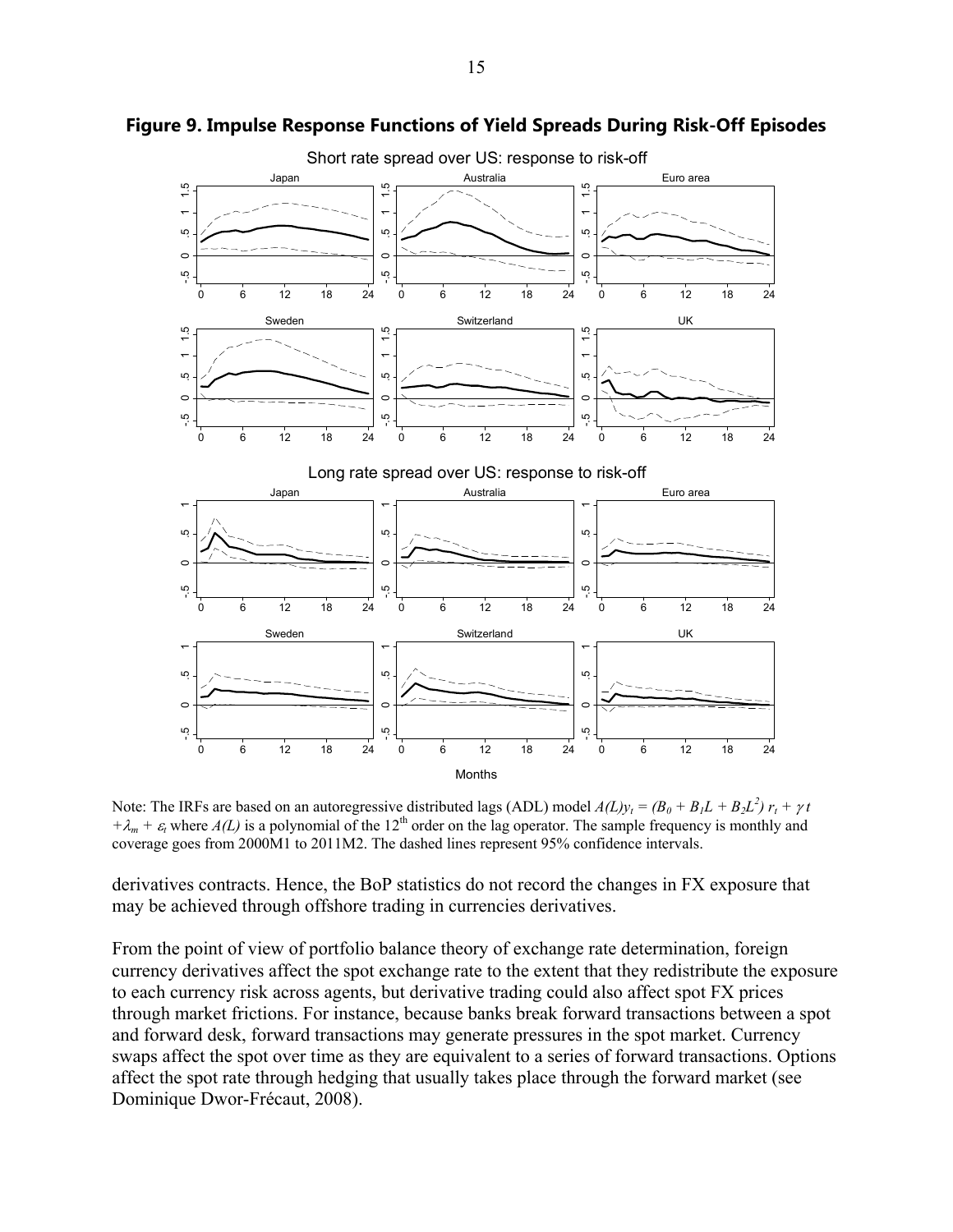To assess the behavior of FX derivatives markets during risk-off episodes, we focus on noncommercial positions recorded in the Commitment of Traders in FX Futures Report (CFTC), based on trading at the Chicago Mercantile Exchange (CME). We find that risk-off episodes trigger increases in the non-commercial net long position in the yen, mostly through a reduction in short positions, more so than for the Swiss Franc and in contrast to the euro. Twelve weeks after the start of a VIX spike, non-commercial positions on the yen are 20 billion U.S. dollars net longer than otherwise. That is economically significant, as the average size of gross long noncommercial positions in the yen since 2000 is a little over 32 billion U.S. dollars, and the standard deviation of net non-commercial positions over the same period is about 43 billion U.S. dollars. As such, possibly self-fulfilling expectations of currency appreciation in combination with fundamental factors could play an important role for the Yen's safe haven status. Japan's exporters, overseas affiliates, as well as overseas investors who hold dollar assets all have an incentive to step up their FX hedging activities once a risk-off event occurs, given the wellestablished phenomenon of Yen appreciation during these periods. In contrast, importers or institutions with dollar-denominated debt have no incentive to increase their hedges. Such derivatives positions could be taken in anticipation of future real money inflows, which would suggest that some reversal in the yen should occur in the event such inflows do not materialize, which could be an interesting subject for further research.

#### **V. CONCLUSIONS**

The evidence presented in this paper supports the interpretation of the yen as a currency with safe haven status. But safe haven effects work differently for the yen than for other safe haven currencies. Surprisingly and in contrast to the experience of the Swiss Franc, yen risk-off appreciations appears unrelated to capital inflows (cross-border transactions) and do not seem supported by expectations about the relative stance of monetary policies. Instead, we presented evidence that portfolio rebalancing through offshore derivative transactions occur contemporaneously to yen risk-off appreciations. This could reflect either a causal effect of portfolio rebalancing through derivative transactions or the workings of self-fulfilling expectations causing both currency appreciation and portfolio rebalancing. It would be interesting to analyze in future research whether such expectations need to be validated by actual real money flows down the road for the appreciation to be sustained.

Due to data constraints, the analysis is not exhaustive and risk-off appreciation may be associated to other types of transactions. For instance, risk-off appreciations could be driven by transactions between residents or among non-residents, which would also not be captured in official Balance of Payments statistics. Or alternatively, portfolio rebalancing could be achieved with little or no transaction as prices adjust to changes in beliefs that are common to market participants.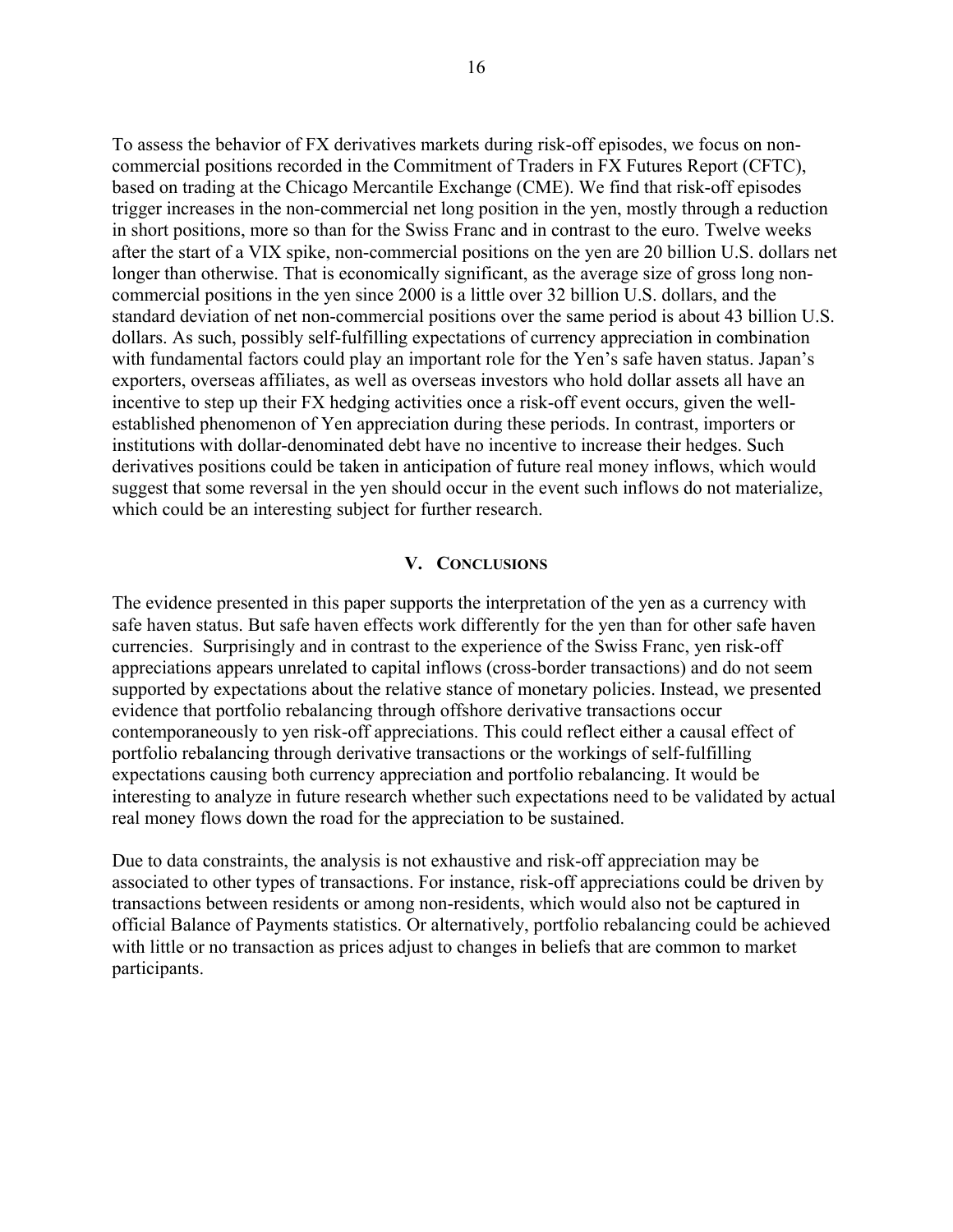

**Figure 10. IRFs to a Risk-Off Shock, Non-Commercial Derivative Positions** 

Note: The IRFs are based on an autoregressive distributed lags (ADL) model  $A(L)y = B(L)r + \gamma t + \varepsilon$ , where  $A(L)$  and  $B(L)$  are polynomials of the 12<sup>th</sup> order on the lag operator. The sample frequency is weekly and coverage goes from 05jan1993 to 15mar2011 for the yen; 21mar1995 to 04dec2012 for the Swiss franc; 30mar1999 to 04dec2012 for the euro.

From a policy-making perspective, risk-off appreciations may be undesirable. If temporary, real appreciations impose adjustment costs to the economy and lead to economic dislocation when exchange rates eventually come down. If persistent, but by no means permanent, real appreciation and capital flows surges have the potential to build-up vulnerabilities in either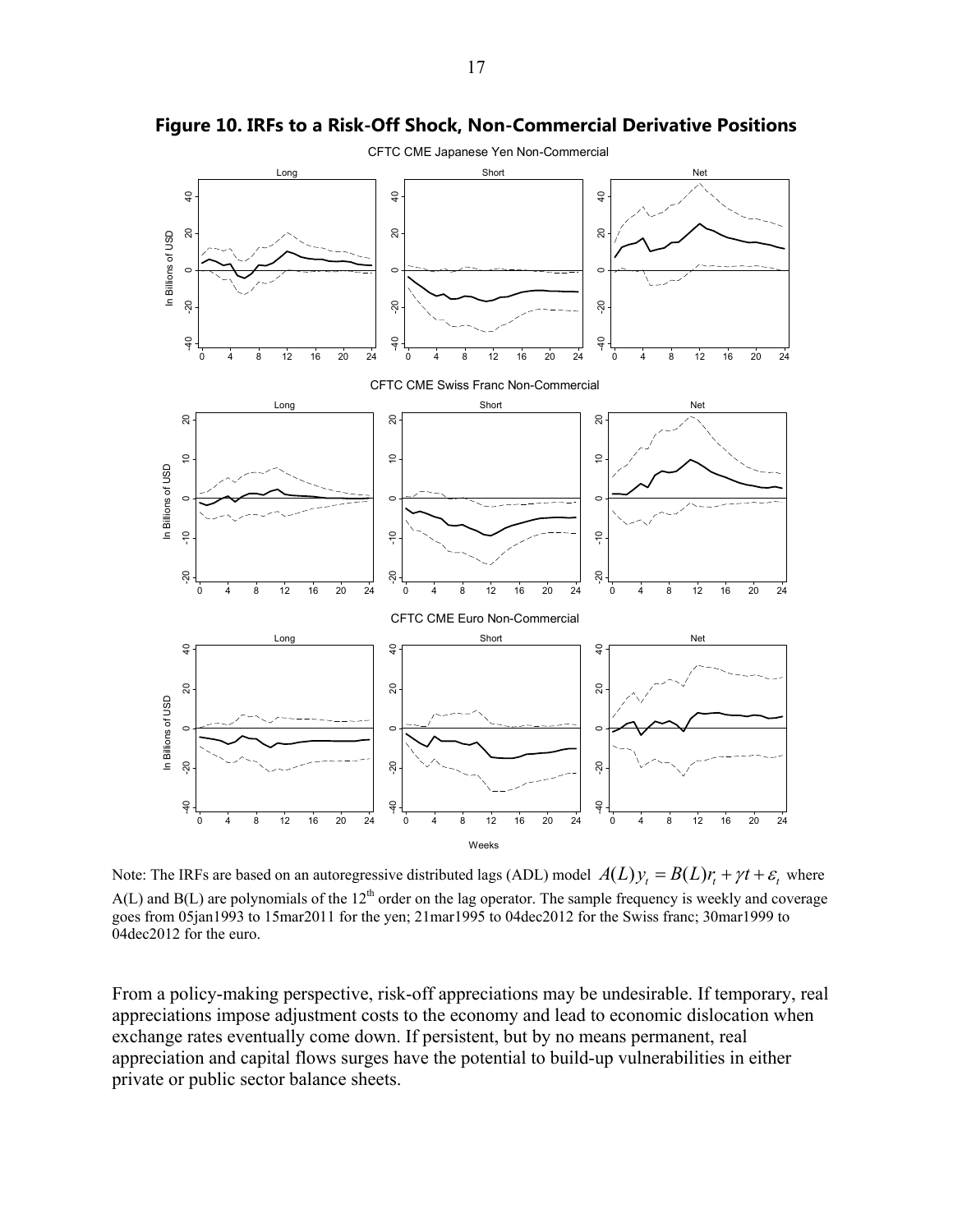From a macroeconomic or welfare point of view it may not matter which mechanism triggers the risk-off appreciation (e.g. portfolio inflows, widening yield differential, portfolio rebalancing through derivative positions). But that is likely material for the design of capital flow management or macroprudential measures to counter excessive exchange rate volatility.

From a positive perspective, this paper contributes to the literature in documenting the curious case of the yen. It shows that exchange rates may be volatile even if balance of payments capital flows and interest rate differentials are not. This implies that measures that reduce the volatility of capital flows and more coordinated monetary policies may fail to make a dent on exchange rate volatility.

The possibility that offshore and complex financial transactions could be a key transmission mechanism of spillovers also points to broadening the analysis and data coverage for analyzing interconnectedness between countries.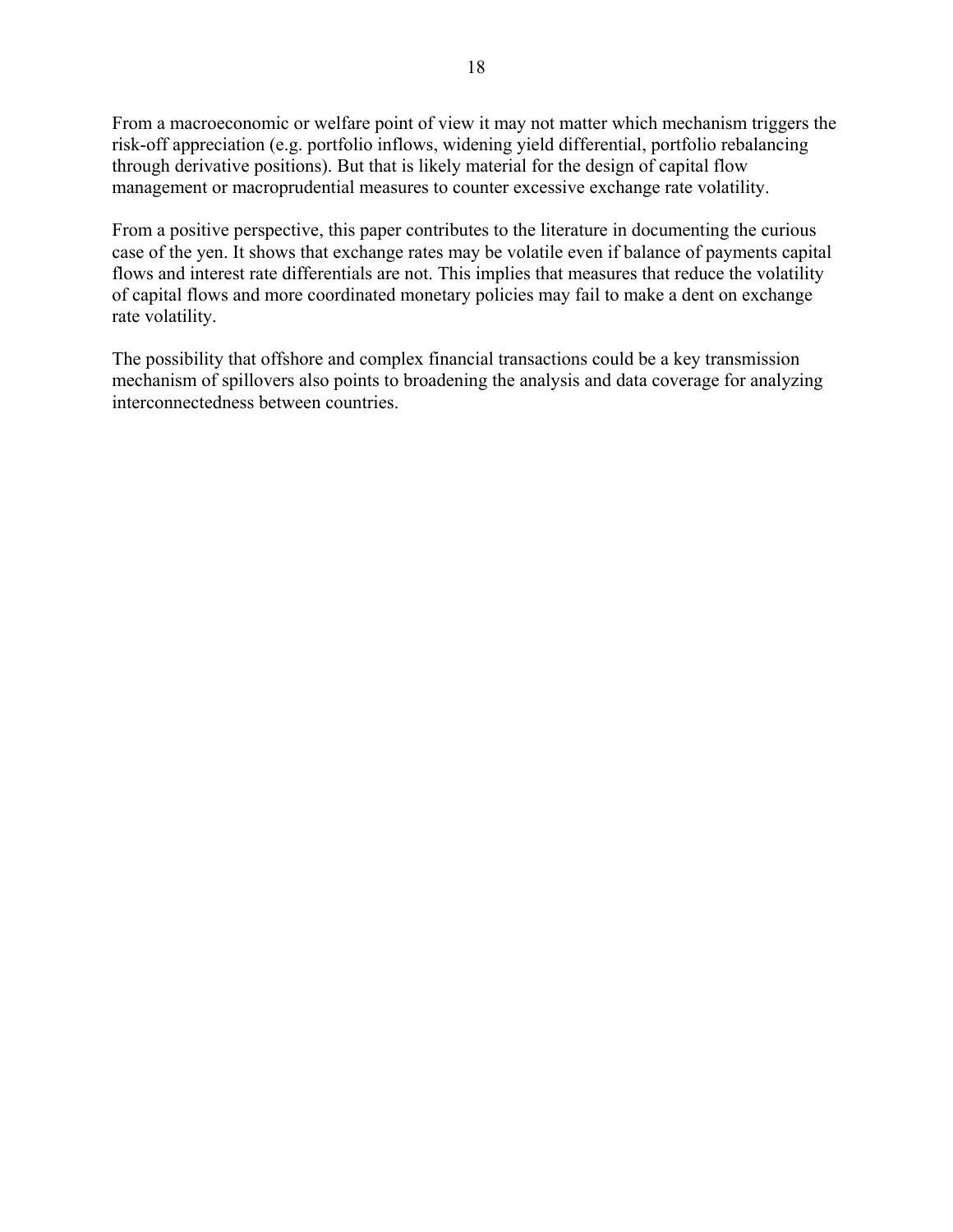#### **REFERENCES**

- Bekaert, Geert and Marie Hoerova and Marco Lo Duca, 2010, "Risk, Uncertainty and Monetary Policy," NBER Working Paper 16397.
- Bluedorn, John, Rupa Duttagupta, Jaime Guajardo and Petia Topalova, 2013, "Capital Flows Are Fickle: Anytime, Anywhere," mimeo.
- Broner, Fernando, Tatiana Didier, Aitor Erce and Sergio L. Schmukler, 2013, "Gross Capital Flows: Dynamics and Crises," *Journal of Monetary Economics* 60: 113-133.
- Bussière, Matthieu, Claude Lopez and Cédric Tille, 2013, "Currency Crises in Reverse: Do Large Real Exchange Rate Appreciations Matter for Growth?" MPRA Paper No. 44096.
- Carrière-Swallow, Yan and Pablo García-Silva, 2013, "Capital Account Policies in Chile: Macro-financial Considerations Along the Path to Liberalization," IMF Working Paper 13/107.
- De Bock, Reinout and Irineu de Carvalho Filho, 2013, "The Behavior of Currencies during Riskoff Episodes," IMF Working Paper 13/08.
- de Carvalho Filho, Irineu, 2013, "Risk-off Episodes and Swiss Franc Appreciation: the Role of Capital Flows," *mimeo.*
- Dwor-Frécaut, Dominique 2008, "Korea's Money Market", in: Korea's Economy 2008, Korea Economic Institute and Korea Institute for International Economic Policy, page 27-29.
- Forbes, Kristin and Frank Warnock, 2012, "Capital Flow Waves: Surges, Stops, Flight and Retrenchment," *Journal of International Economics* 88(2), 235–251.
- Habib, Maurizio M., Livio Stracca, 2012, "Getting Beyond Carry Trade: What Makes a Safe Haven Currency?" *Journal of International Economics,* 87(1): 50-64.
- International Monetary Fund, 2004, "Debt-Related Vulnerabilities and Financial Crises—An Application of the Balance Sheet Approach to Emerging Market Countries," mimeo, http://www.imf.org/external/np/pdr/bal/2004/eng/070104.htm
- International Monetary Fund, 2011, "International Capital Flows: Reliable or Fickle?" *World Economic Outlook*, April, Chapter 4, pp. 125-63.
- International Monetary Fund, 2012, "Switzerland: Selected Issues Paper," IMF Country Report 12/107.
- International Monetary Fund, 2012b, "Iceland: Ex Post Evaluation of Exceptional Access Under the 2008 Stand-by Arrangement," IMF Country Report 12/91.
- Ito, Takatoshi, 2007, "Myths and Reality of Foreign Exchange Interventions: An Application to Japan," *International Journal of Finance and Economics,* 12: 133-154.
- Milesi-Ferretti, Gian-Maria and Cédric Tille, 2011, "The Great Retrenchment: International Capital Flows during the Financial Crisis," *Economic Policy* vol. 26, issue 66: 289-346.